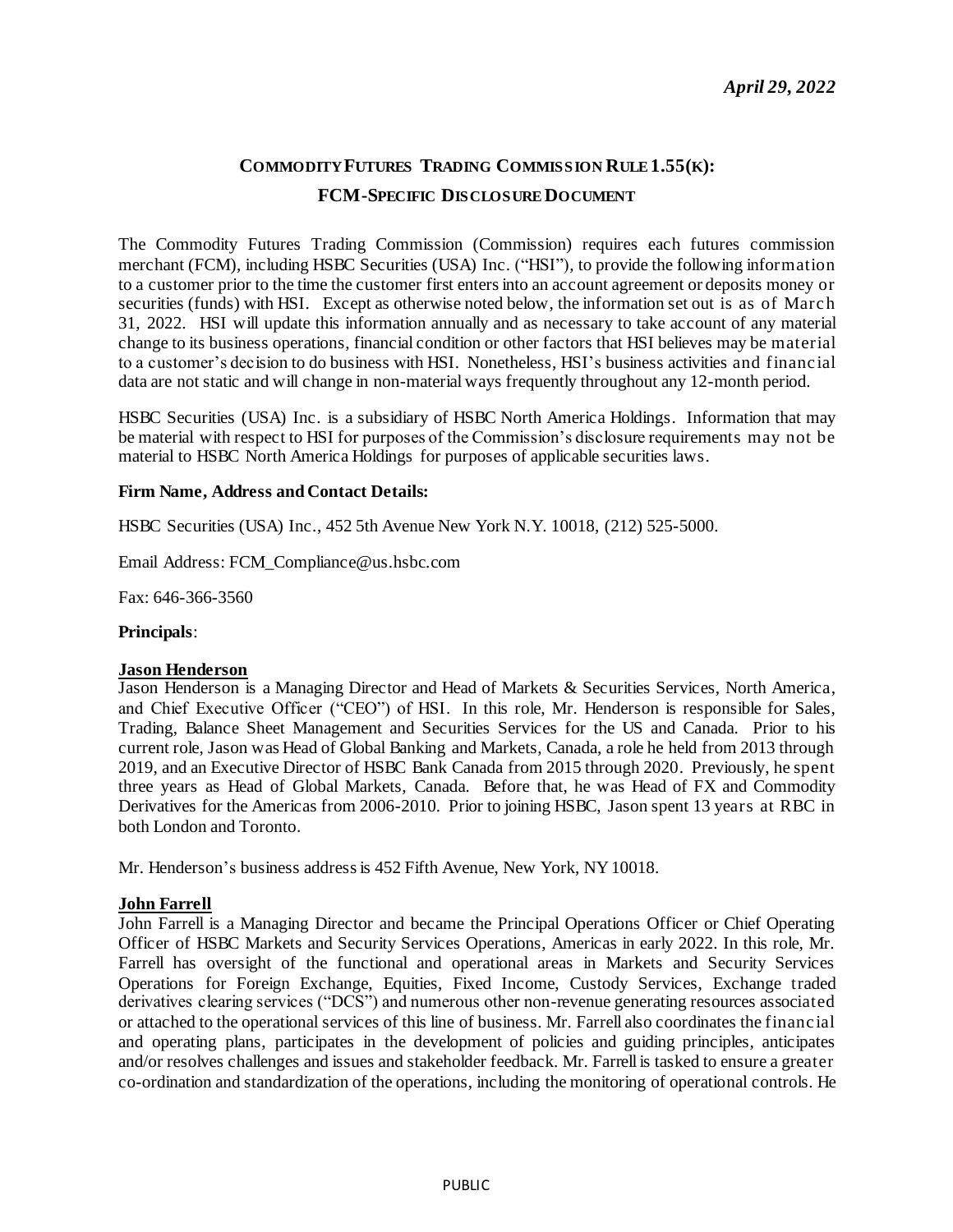is also responsible for managing the Markets and Security Services Operations cost base. Mr. Farrell holds a Masters of Business Administration in Finance and a series 27 license from FINRA.

Mr. Farrell's business address is 452 Fifth Avenue, New York, NY 10018.

## **Michael Yelovich**

Michael Yelovich joined HSBC in 2018 as a Managing Director and is the Americas Head of Exchange Traded Derivatives and OTC Clearing, effective April 12, 2019. In this capacity, Mr. Yelovich manages professionals engaged in sales, clearing, marketing, and client services for HCSU's institutional clients located in the Americas, which comprises the US, Canada and LATAM. Mr. Yelovich has over 30 years of experience in the futures industry. Prior to joining HCSU, Mr. Yelovic h was a regional sales manager at Citigroup working out of their Chicago office managing a team of futures sales professionals. His career started in 1982 working on the CBOE floor for Chicago Corporation. In 1985, he joined Shearson/Lehman working in a sales capacity on the floor of the Chicago Board of Trade. In 1992, he joined Smith Barney and remained on the CBOT floor cultivating a sales book consisting asset managers, hedge funds, pension funds, and banks executing futures and options on their behalf. He stayed with the firm through multiple acquisitions that eventually became Citigroup in 2003. In 2013, Citigroup transitioned from the CBOT floor to their Chicago ICG sales office and he worked in a dual capacity taking on sales manager responsibilities while maintaining his sales book. Mr. Yelovich graduated from Marquette University in 1982 with a B.A. in Economics.

Mr. Yelovich's business address is 227 W Monroe Street, Chicago, IL 60606.

#### **Marco Ossanna**

Marco Ossanna was appointed as the Chief Risk Officer ("CRO") of HSI in August 2016 and bec ame a member of the HSI Board of Directors in August 2020. Mr. Ossanna has been a Senior Vic e President and worked as subject matter expert of Central Clearing Counterparties at HSI since June 2014 advising the FCM on establishing risk appetite and managing exposure towards Clearing Houses. From 2011 to 2013, Mr. Ossanna, was an Executive Director at Chicago Mercantile Exchange, in charge of Clearing Membership, Risk Management and Default Management for Over-the-Counter Derivatives. From 1991 to 2010, Mr. Ossanna was an Executive Vice President and Global Risk Officer of Structured Equity Derivatives at Intesa Sanpaolo, an Italian bank, supervising teams in New York and London. In the 1990's, he worked in the Research Department of Banca Commerciale Italiana in Milan, Italy, publishing market wide bank sector analysis and bank's strategy papers. Mr. Ossanna received a *Laurea* in Economics from the Universita' degli Studi di Pavia in 1991 and he is a Certified European Financ ial Analyst. He is also an active member of "The Clearing House" Association and periodically represents HSBC at meetings with Regulators on matters concerning derivatives.

Mr. Ossanna's business address is 452 Fifth Avenue, New York, NY 10018.

## **James Pilbeam**

Mr. Pilbeam joined HSBC in 2006 as a part of the graduate program with a degree in Statistics and Management and has held various roles across the organization from 2006 to present. Mr. Pilbeam joined HSBC as a Credit Analyst in 2006 then became a Credit and Risk Manager and Strategy Manager for HSBC Credit and Risk from 2008-2011. From 2011-2012, Mr. Pilbeam was a Wealth Risk Manager before becoming a Senior Risk Operations Manager/Risk Strategy Manager for HSBC Bank plc Risk from 2012-2014. From 2015-2017, Mr. Pilbeam was the Chief Risk Administration Officer for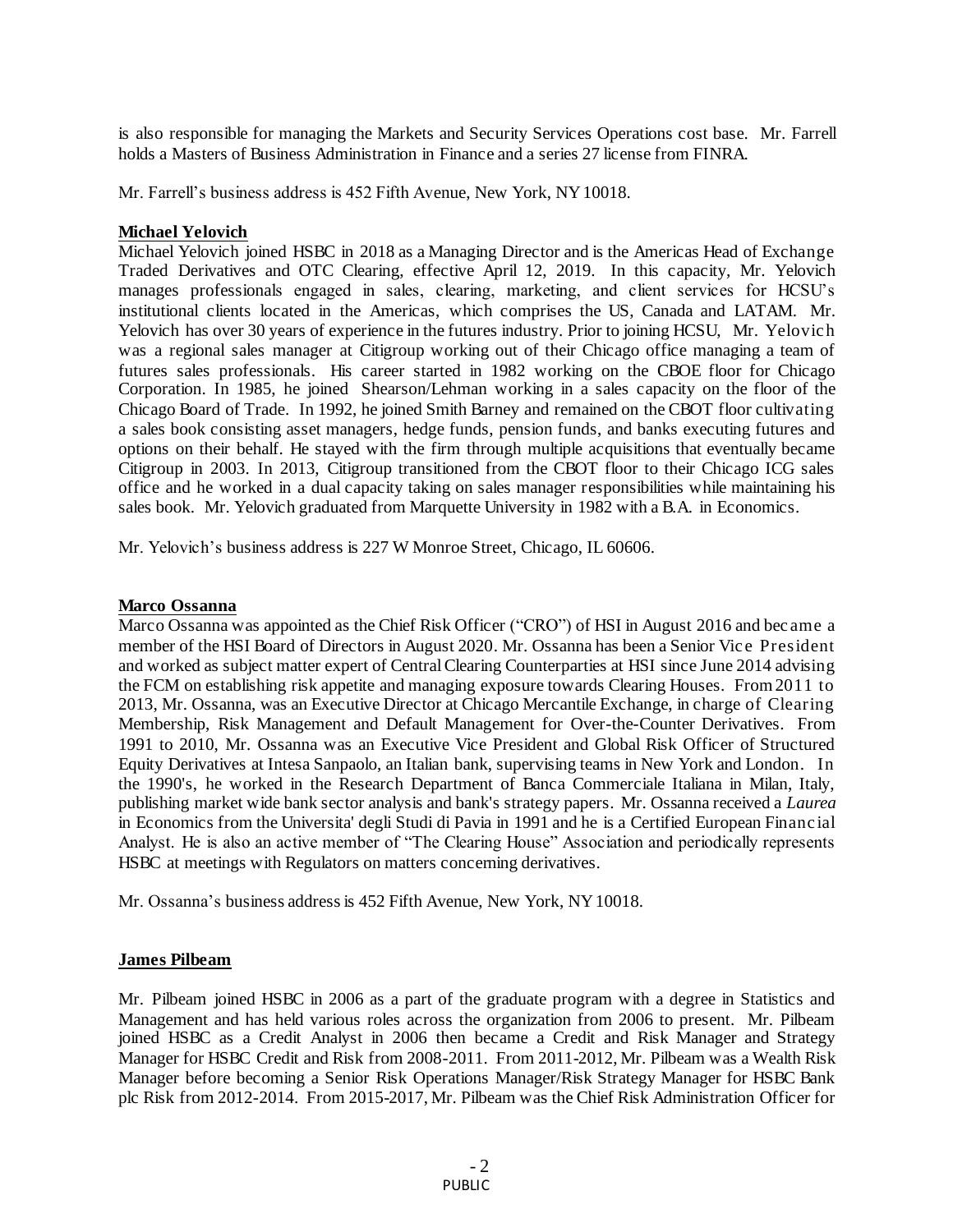HSBC Global Banking and Markets ("GBM") Risk. From 2017-2019, Mr. Pilbeam was the Chief Risk Administration Officer for the Global CRO of GBM & Commercial Banking ("CMB"). In 2019, Mr. Pilbeam moved from London to New York to be part of the the US GBM & CMB team and in 2021 he was appointed as the CRO of the FCM.

Mr. Pilbeam's business address is 452 Fifth Avenue, New York, NY 10018.

#### **Nicholas Sahadi**

Nicholas Sahadi is the Americas Head of Global Markets Compliance since January 2018 and Chief Compliance Officer of the Futures Commission Merchant of HSBC Securities (USA) Inc. since April 2018. Mr. Sahadi is responsible for providing advice, guidance, training and education regarding financial services regulation to various business units and senior management to support management's supervisory responsibility and their efforts to achieve compliance with applicable laws, regulations and best practices.

Previously, Mr. Sahadi was a Managing Director and CCO for the broker-dealer, FCM and swap dealer entities of Cantor Fitzgerald. Prior to Cantor Fitzgerald, he was the Head of Compliance for DirectEdge, a leading electronic equities exchange which subsequently merged with BATS Global Markets. Mr. Sahadi also worked at Barclays Capital and Lehman Brothers, managing regulatory compliance for various sales and trading desks. Earlier in his career, Mr. Sahadi worked at Pershing in risk and compliance roles.

Mr. Sahadi's business address is 452 Fifth Avenue, New York, NY 10018

## **Najib Lamhaouar**

Najib Lamhaouar is a Managing Director and Global Head of OTC and ETD Clearing at HSBC Securities USA Inc. In this capacity, Mr. Lamhaouar manages professionals engaged in sales, clearing, marketing and client services for HSBC's institutional clients located in the Americas, Europe and the Asia Pacific regions.

Prior to joining HSBC, Mr. Lamhaouar was a Managing Director and Global Head of Listed Derivatives at Citigroup Global Markets Inc. Before that, he was Dresdner Bank's head of Foreign Exchange Derivatives Sales in North America for several years. In 1990's, Mr. Lamhaouar was an institutional futures salesperson for Salomon Smith Barney in Paris and New York. In the 1980's, Mr. Lamhaouar was Adjunct Professor of Mathematics at Hunter College and City College in New York, NY.

In addition to his current responsibilities, Mr. Lamhaouar is also a member of the Executive Board and the Secretary of the Global Futures Industry Associations (Washington , D.C.). In 2007, he was presented with the Manager of the Year award by the YMCA of Greater New York for his achievements in the industry.

Mr. Lamhaouar received a Master Degree in Mathemathics from Rene Descartes University in Paris, France. He is fluent in Arabic and French.

Mr. Lamhaouar's business address is 452 Fifth Avenue, New York, NY 10018.

## **Steven Lombardo**

Steven Lombardo is a Managing Director and Chief Financial Officer, HSBC Securities (USA) Inc. In his role, Mr. Lombardo is responsible for final approval and responsibilities for the accuracy of financial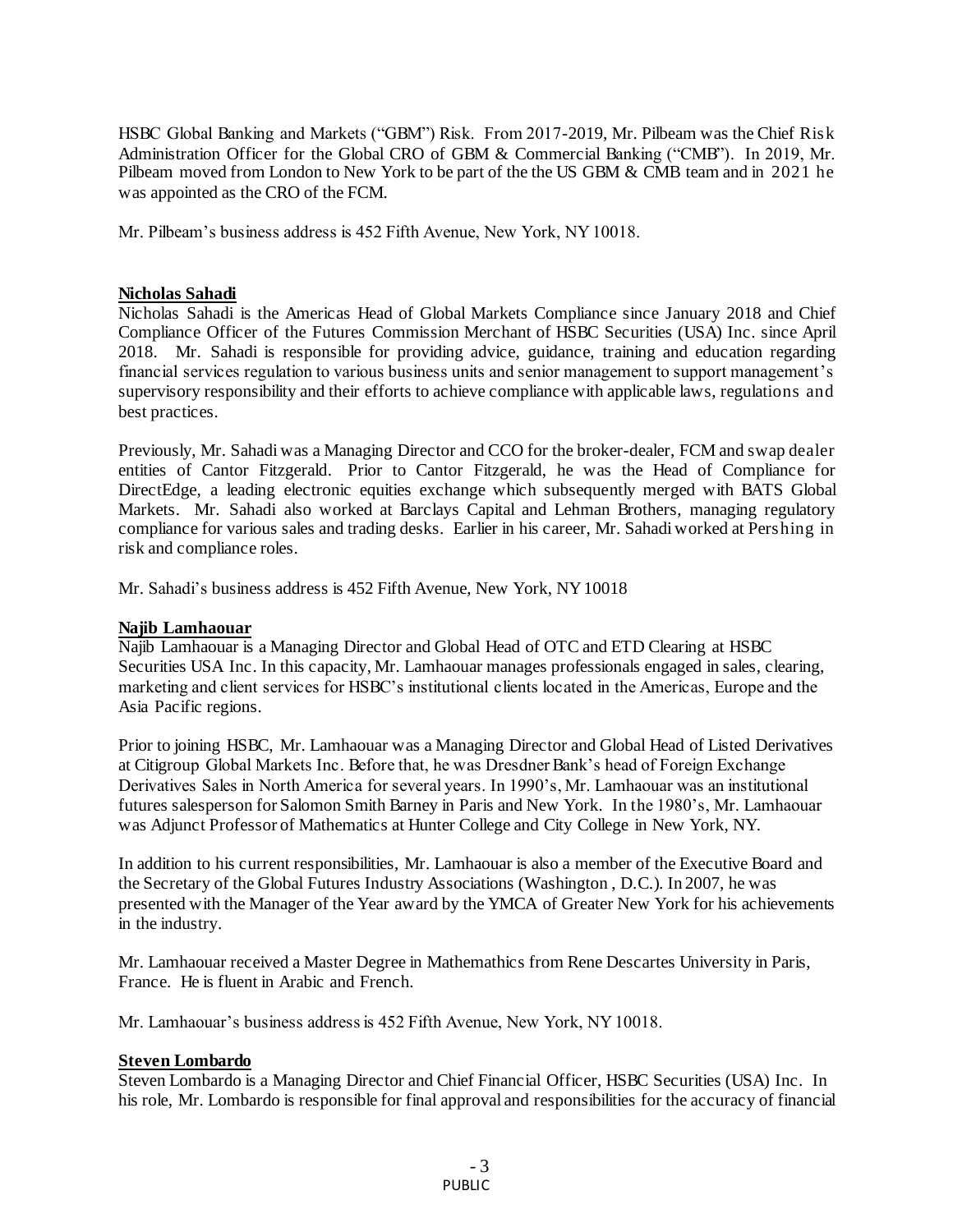reports, including the annual audited Financial Statements and Supplemental schedules; supervision and performance of the Firm's responsibilities under all financial responsibility rules; maintenance of the Firm's back office operations; and computing the firm's monthly computation of net capital and customer reserve requirements and submission of the FOCUS Report.

Mr. Lombardo has worked for HSBC since 1997 in various Finance roles. He holds a degree in Finance from Syracuse University and a Series 27 General Financial Operations Principal license.

Mr. Lombardo's business address is 452 Fifth Avenue, New York, NY 10018.

## **Blair Selber**

Blair Selber is the Head of Balance Sheet Management for the Americas Region. In this capacity, his responsibilities include managing the structural interest rate risk of the bank, as well as liquidity and funding for the entity, in line with bank and regulatory requirements. Prior to this he created and managed the central stress testing team, leading HNAH's CCAR and DFAST Annual and mid-cycle capital adequacy exercises. Blair has been with HSBC for 31 years in a variety of positions including Asset-Liability Management, Money Market trading, Funding management and corporate bond trading.

Blair has a B.A. in Economics from the University of Pennsylvania and an M.B.A. from Columbia University

Mr. Selber's business address is 452 Fifth Avenue, New York, NY 10018.

## **Mark Pittsey**

Mr. Pittsey is a Director of HSI and Executive Vice President and Head of Wealth for HSBC Bank USA. Prior to his current role, Mr. Pittsey served as Managing Director and Market Head for the Central and Western Regions. He began his career with Wells Fargo Private Bank in 1992, became a Regional Manager for the Bay Area Region at Deutsche Bank Private Bank in 2007 and joined HSBC in 2010. Mr. Pittsey has a Bachelor's degree in Speech Communication from California State University, Long Beach.

Mr. Pittsey's business address is 452 Fifth Avenue, New York, NY 10018.

## **Sara Buscaglia**

Sara Buscaglia is the Markets and Securities Services Chief Operating Officer for the Americas. She is responsible for assisting the business in defining and implementing the business strategy covering aspects such as resource allocation, infrastructure build and development, control framework, and costs and has been in this role since September 2019. Prior to her current role, Sara was the Americas Fixed Income Chief Operating Officer for 7 years. Before that role, she held many different roles within HSBC since joining in 2003 which include Rates Operations, Credit Product Controller, Trading Assistant on the Corporate Bond and CDS Desk, and Credit Trading Business Manager. Ms. Buscaglia became a member of the HSI Board of Directors in January 2021.

Ms. Dodds business address is 452 Fifth Avenue, New York, NY 10018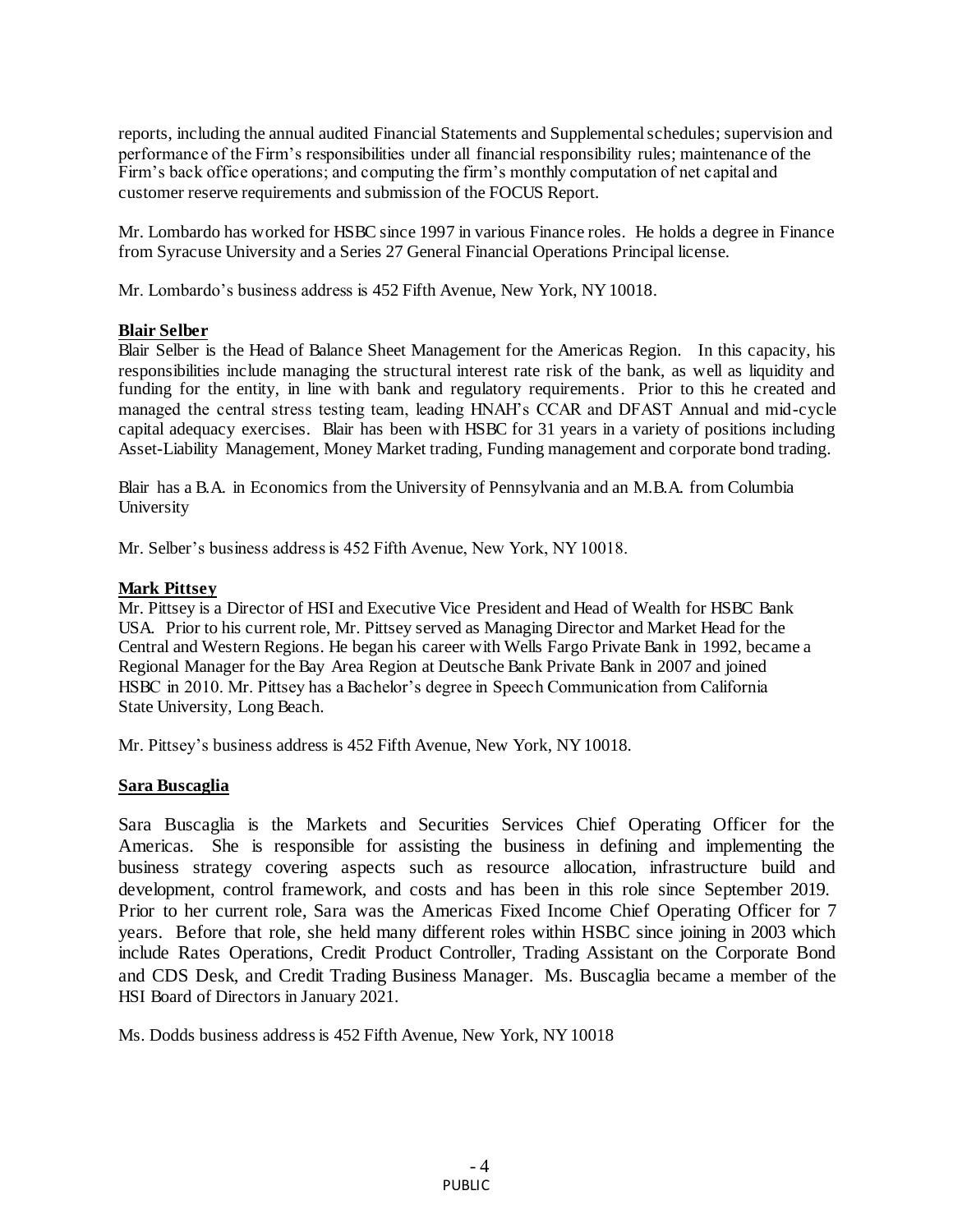# **Firm's Business Activities:**

HSI engages in the execution and/or clearing of Exchange Traded Derivatives, as well as, the clearing of IRS and CDS Swaps. This business activity supports both Institutional and affiliated clients. In addition, certain business units within HSI engage in trading and market making

# **FCM's Assets and Capital Usage are available in the following chart**:

**HSBC Securities (USA) Inc. Assets and Capital Usage 3/31/22**

| <b>Activity/Product</b>                 | <b>Assets</b>  | <u>%</u> | <b>Capital Usage</b> | <u>%</u> |
|-----------------------------------------|----------------|----------|----------------------|----------|
| <b>Financing Transactions</b>           | 38,380,890,754 | 70.56%   | 9,794,861            | 1.78%    |
| Inventory:                              |                |          |                      |          |
| U.S. and Canadian Government Debt       | 6,894,511,363  | 12.67%   | 37,537,798           | 6.82%    |
| Corporate Debt                          | 1,087,032,235  | 2.00%    | 84.688.571           | 15.38%   |
| <b>Other Securities</b>                 | 252,994,994    | 0.47%    | 50,452,865           | 9.16%    |
| Receivables from Affiliates             | 36,670,184     | 0.07%    | 36,670,184           | 6.66%    |
| Receivables from Brokers and Customers  | 3,457,053,619  | 6.36%    | 84,691,574           | 15.38%   |
| Receivables from Clearing Organizations | 3,501,305,962  | 6.44%    | 16,056,062           | 2.92%    |
| Other Assets                            | 786,255,299    | 1.45%    | 230,898,338          | 41.92%   |
|                                         | 54,396,714,411 | 100.00%  | 550.790.253          | 100.00%  |

# **FCM Customer Business**

HSI's business on behalf of its customers includes but is not limited to the execution and/or clearing of Exchange Traded Derivatives. It also is engaged in the OTC clearing of IRS and CDS swaps, in its capacity as such, its customers, markets traded and other additional information include the following:

- Types of customers: Institutional clients (asset managers, pension funds, insurance companies, banks); commercial (agricultural, energy); proprietary (Excluding HFT)
- Markets traded: mostly financial and equity futures, energy, agricultural and IRS & CDS cleared swaps
- International businesses: Europe, Asia, Latin America
- HSBC Securities USA Inc, through its affiliates, offers execution and clearing of Futures and Options, as well as clear eligible OTC derivatives, including interest rate swaps (IRS) and credit default swaps (CDS) across nearly 40 global exchanges and clearinghouses (CCPs). Below please find a list of a clearing organizations where HSBC Securities USA Inc., as an FCM, is a member:

| <b>Clearing Organization</b> |  |  |
|------------------------------|--|--|
| Chicago Board of Trade       |  |  |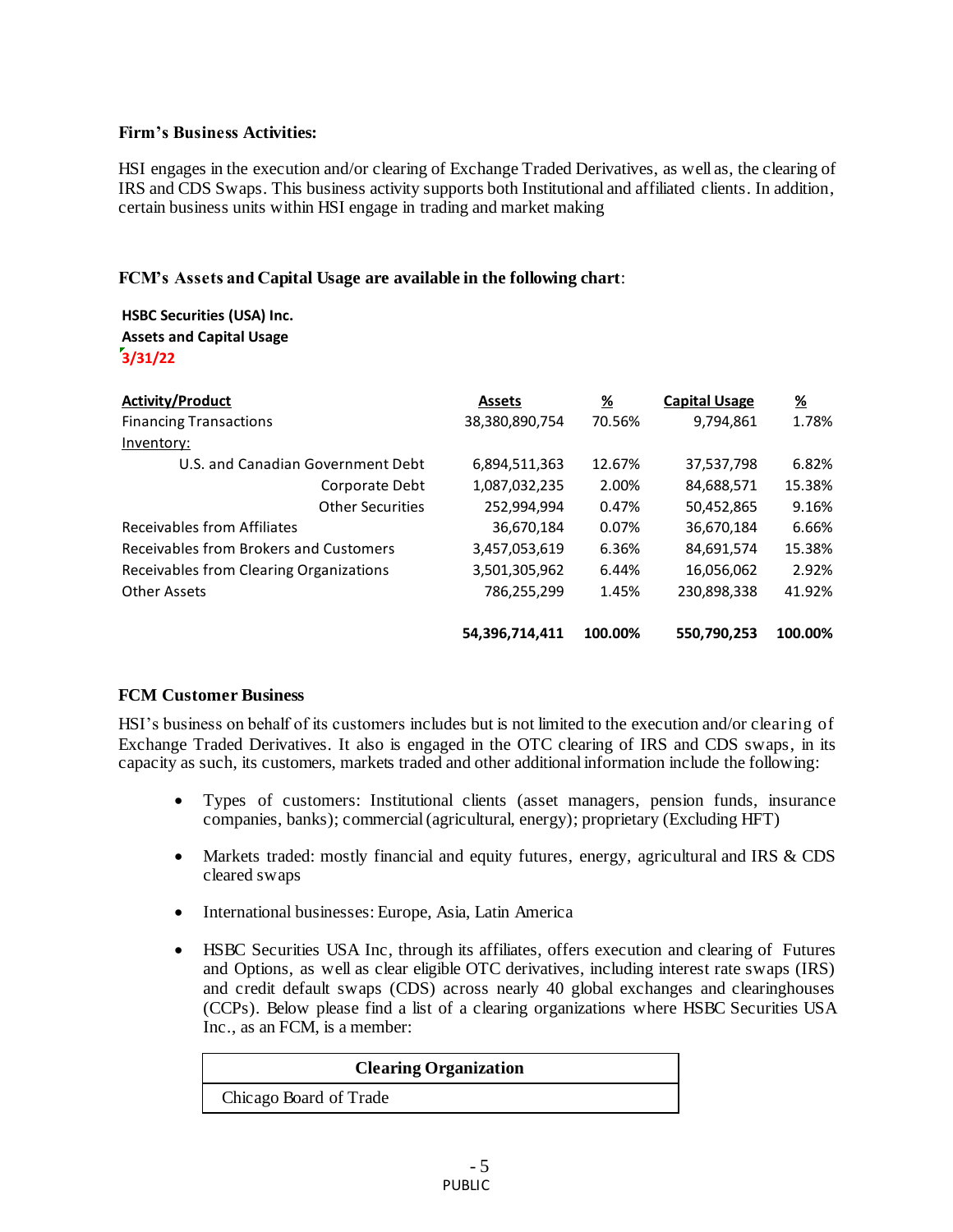| Chicago Mercantile Exchange         |
|-------------------------------------|
| <b>COMEX</b>                        |
| Dubai Mercantile Exchange           |
| ICE Clear US Inc.                   |
| <b>ICE Clear Credit LLC</b>         |
| LCH.Clearnet Limited                |
| New York Mercantile Exchange        |
| <b>Options Clearing Corporation</b> |

carrying brokers used: affiliates, non-affiliates

| <b>Carrying Brokers</b><br>US/Non-US               | <b>Affiliated with HSI</b><br>Y/N |
|----------------------------------------------------|-----------------------------------|
| <b>HSBC</b> Broking Futures<br>(Hong Kong) Limited | Y                                 |
| HSBC Bank plc.                                     | Y                                 |
| BMO Nesbitt Burns, Inc.                            | N                                 |
| <b>JP</b> Morgan Chase                             | N                                 |
| Scotiabank Inverlat SA                             | N                                 |
| Banco Bradesco S.A                                 | N                                 |

HSBC Securities USA Inc. does not currently, but may permit certain customers to establish and maintain separate accounts with HSI. Such separate accounts may be: (i) managed by different asset management firms, introducing brokers or associated persons; (ii) managed as separate investment portfolios by the same asset management firm, introducing broker or associated person; (iii) subject to liens in connection with operating loans that contractually obligate an FCM to treat the accounts separately; or (iv) otherwise required for regulatory or appropriate business purposes. Subject to the terms and conditions of CFTC Letter No. 19-17, HSI treats such separate accounts as accounts of separate entities. Among other things, HSI may calculate the margin requirements for each separate account independently from all other separate accounts of the same customer and may disburse excess funds from one separate account notwithstanding that another separate account is undermargined.

Among other terms and conditions set out in CFTC Letter No. 19-17, HSI is required to advise its customers that are permitted to maintain separate accounts that, in the unlikely event of HSI's bankruptcy, the customer will be treated no differently from other customers, as a result of having maintained separate accounts with HSI. In particular, all separate accounts maintained for or on behalf of any such customer will be combined in determining such customer's rights and obligations under the applicable provisions of the U.S. Bankruptcy Code and Part 190 of the Commodity Futures Trading Commission's Regulations.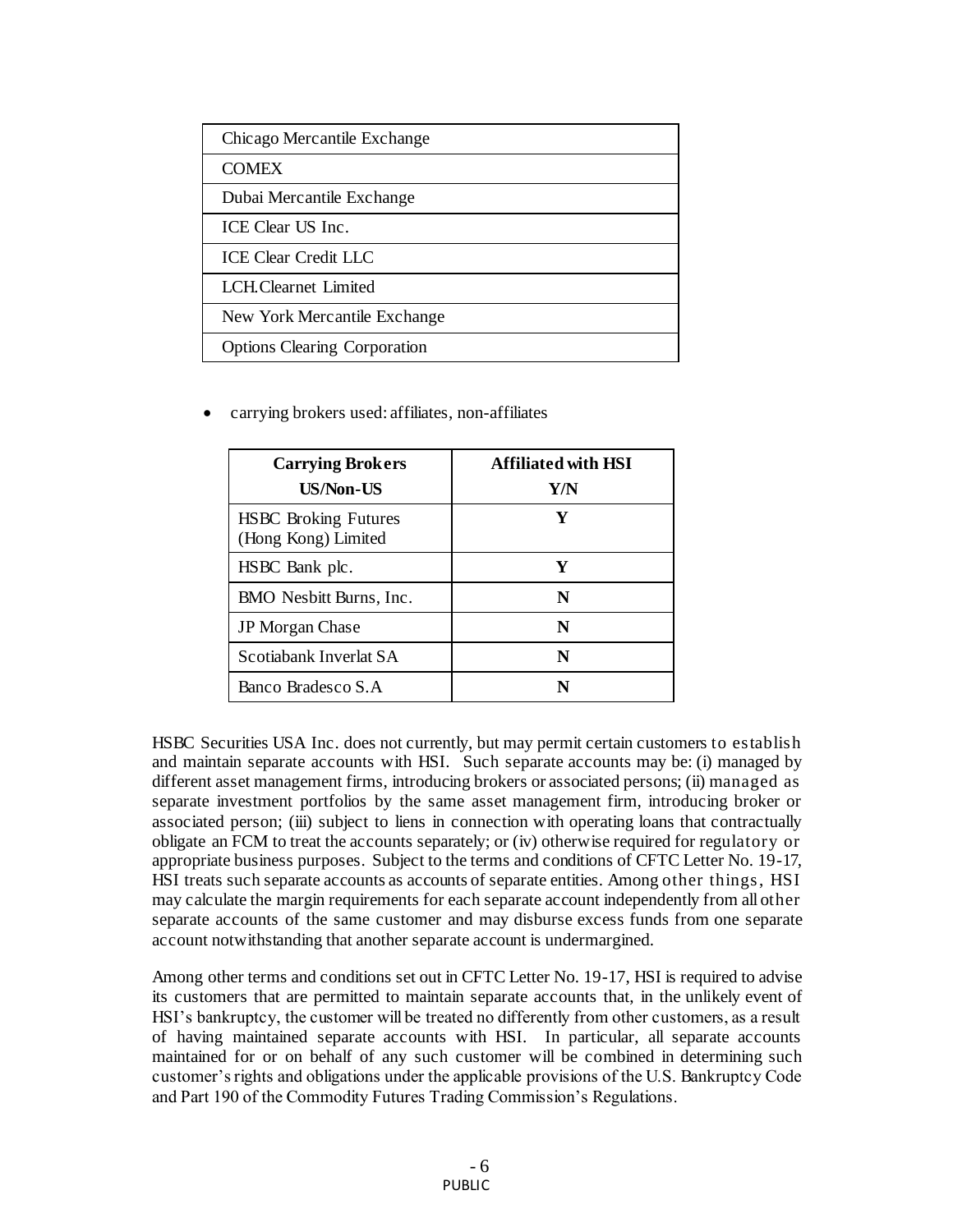## **Permitted Depositories and Counterparties:**

The process of evaluating settlement banks and depositories is managed by Risk & Credit teams once initiated by the business . When opening an account with a settlement bank or a clearing relationship, Operations will work with Network Management to confirm the bank is on HSI's preferred list. The process of monitoring settlement banks activities and depositories is managed by the Network Management team.

HSI Network Management and Market Intelligence has been established to monitor and keep under review the firm's Network of Custodians used by the Global Custody business and other specific custodian appointments used elsewhere within the Group. Agent Risk Assessment ("ARA), will undertake an independent risk review of all proposed agents, regardless of whether these are to be used as part of the Approved Sub-Custodian network or otherwise. This assessment takes into consideration Operational reliability. Wholesale Credit Risk reviews the depository's Capitalization, Creditworthiness and access to Liquidity. They also consider the extent to which segregated funds are concentrated with any depository or group of depositories. Once approved we monitor the depository on an ongoing basis to assess its continued satisfaction of the futures commission merchant's established criteria, including a thorough due diligence review of each depository at least annually.

# **Material Risks:**

# *Entrusting Customer Funds to FCM:*

HSI's written policies and procedures are reasonably designed to ensure that customer funds are segregated for futures, foreign futures or cleared OTC as required by the Act and CFTC regulations and must, at a minimum, include or address the following:

Once Front Office and Network Management authorize opening of an account, Operations will secure an acknowledgement letter prior to accepting funds or transferring of any funds to the client ac c ount. Client margin is segregated in a "permitted depository" per CFTC regulations. Custodians and Carrying or Clearing Brokers used by HSI are required to sign an acknowledgement letter prior to HSI accepting funds into the account.

Operations maintain a process for withdrawal of cash, securities or other property from accounts holding segregated funds, where the withdrawal is not for the purpose of payment to or on behalf of HSI's customer.

In addition, Operations maintains a process for assessing the appropriateness of specific investments of customer funds in permitted investments in accordance with CFTC regulations, taking into consideration the market, credit, counterparty, operational and liquidity risks associated with such investments, and assessing whether such investments comply with CFTC regulations.

To ensure that there is a minimum standard of task segregation in place to minimize the associated exposure to risk of fraud and error associated with individuals performing incompatible tasks, Operations ensures that tasks are appropriately segregated between roles and that individuals are not performing incompatible tasks.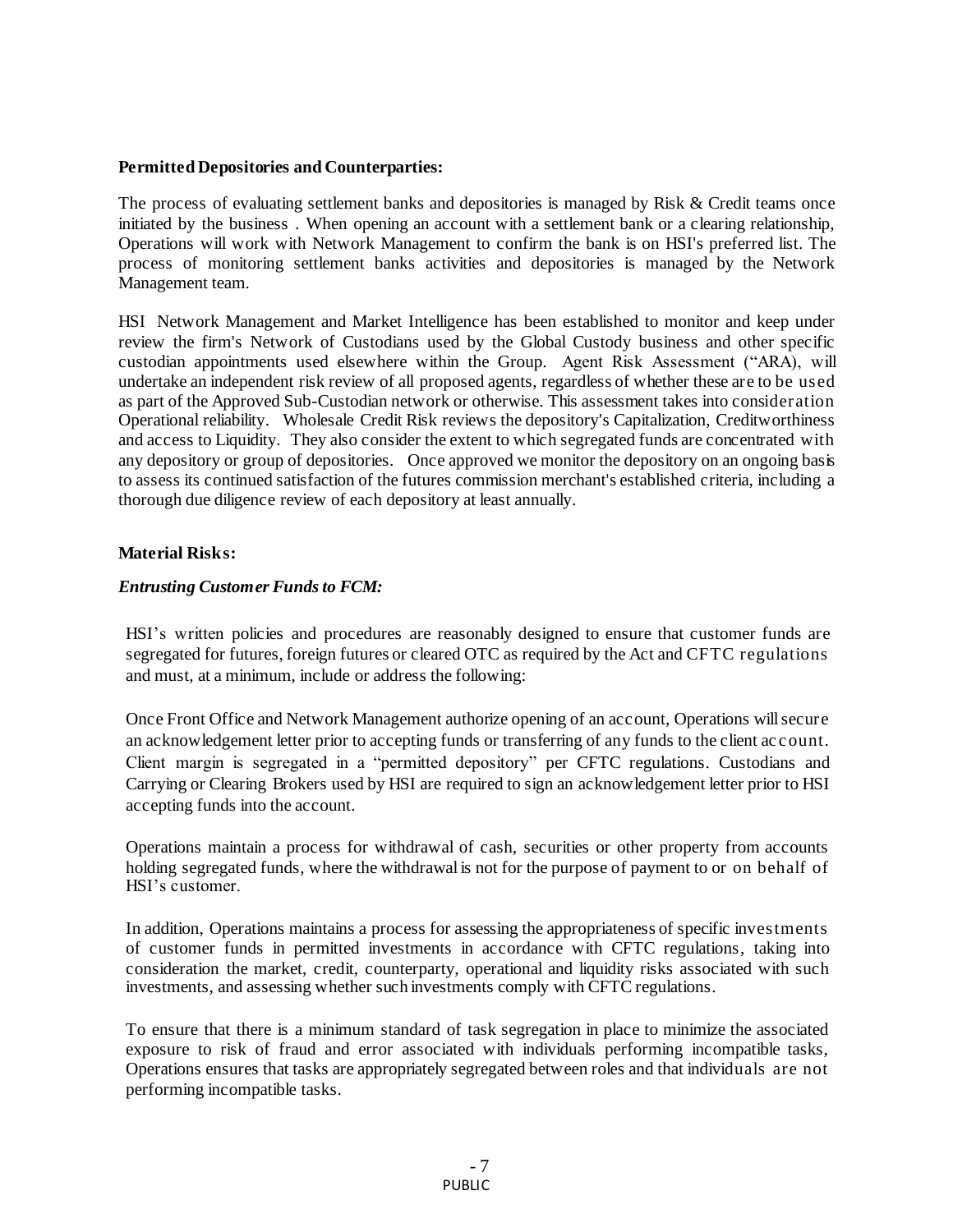#### **(i) the nature of investments made by FCM:**

For cleared swaps and Futures, customer invested assets are limited to those instruments permitted by the CFTC regulation 1.25. In order to assure that it is in compliance with its regulatory capital requirements and that it has sufficient liquidity to meet its ongoing business obligations, HSI holds a significant portion of its assets in cash and US Treasury securities guaranteed as to principal and interest. HSI also invests in other short-term highly liquid instruments such as money market instruments, commercial paper, and certificates of deposit.

#### **(ii) FCM's creditworthiness, leverage, capital, liquidity, principal liabilities, balance sheet leverage and other lines of business;**

# *Liquidity risk*

HSBC North America Holdings, in compliance with overall firm policy, manages liquidity risk at the major legal entity level, including HSI. Accordingly, HSI is required to maintain sufficient, reliable liquidity to support it through a 30-day stress event, where both the markets are stressed and HSI, as a firm, is under pressure globally. As a general policy, liquidity is managed on a standalone legal entity basis with no reliance on any other HSI affiliated entity, unless precommitted. In such cases, transactions between HSI and the affiliate are reflected symmetric ally in the stress scenarios of both entities.

## *Financial Instruments with Off-Balance-Sheet Risk*

In the normal course of business, the HSI's customer and trading activities involve the execution, settlement, and financing of various financial instrument transactions. These activities may expose HSI to off-balance-sheet risk in the event the customer or other broker is unable to fulfill its contracted obligations and HSI has to purchase or sell the financial instrument underlying the contract at a loss.

As part of HSI's financing and securities settlement activities, HSI uses securities as collateral to support various secured financing sources. In the event the counterparty is unable to meet its contractual obligation to return securities pledged as collateral, HSI may be exposed to the risk of acquiring the securities at prevailing market prices in order to satisfy its obligations. HSI controls this risk by monitoring the market value of financial instruments pledged on a daily basis and by requiring adjustments of collateral levels in the event of excess market exposure.

## *Concentrations of Market Risk*

In the normal course of its operations, HSI enters into various contractual commitments involving forward settlement. These include financial futures contracts, options contracts, and commitments to buy and sell securities. The potential for changes in the market value of our trading positions is referred to as market risk. Such positions result from market-making and investing activities. All of HSI's inventory positions are marked-to-market and changes recorded.

HSI monitors and manages its market risk exposure by setting market risk limits and by reviewing the effectiveness of economic hedging strategies. HSI's policy is to take possession of sec urities purchased under agreements to resell and securities borrowed and maintain these securities w ith its custodian. HSI monitors the market value of the assets acquired to ensure their adequacy as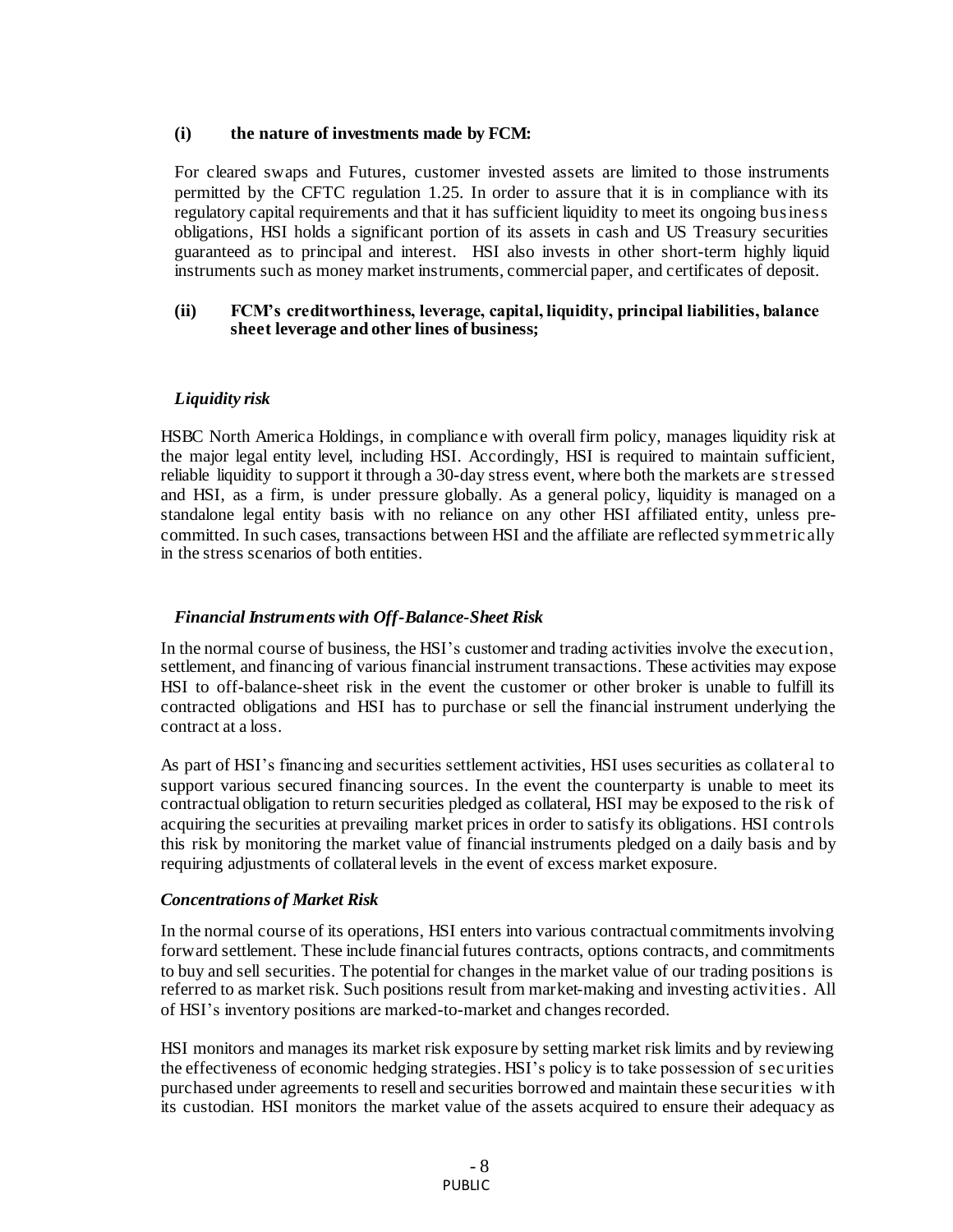compared to the amount at which the securities will be subsequently resold, as specified in the respective agreements. The agreements provide that, where appropriate, HSI may require the delivery of additional collateral.

HSI records all contractual commitments involving future settlement at fair value. Futures contracts are exchange traded and cash settlement is made on a daily basis for market movements. Margin on futures contracts is included in receivable from and payable to brokers, dealers, and clearing organizations.

#### *Concentrations of Credit Risk*

Credit risk is measured by the loss that HSI would record if its counterparties failed to perform pursuant to the terms of contractual commitments. Management of credit risk involves a number of considerations, such as the financial profile of the counterparty, specific terms, and duration of the contractual agreement, market fluctuations, and the value of collateral held, if any. HSI has established various procedures to manage credit exposure, including initial credit approval, credit limits, collateral requirements, rights of offset, and continuous oversight.

HSI regularly transacts business with, and owns securities issued by, a range of corporations, governments and agencies, and other financial institutions.

HSI generally controls access to the collateral pledged by the counterparties, which consists largely of securities issued by the U.S. Government and government agencies. The value and adequacy of the collateral are continually monitored. Consequently, management believes the risk of credit loss from counterparties' failure to perform in connection with collateralized lending activities is minimal.

Remaining concentrations arise principally from financial or contractual commitments involving future settlements, fixed income securities, and equity securities. Concentrations are diverse with respect to geographic locations and industries of counterparties.

Substantially all of HSI's cash and securities positions are either held as collateral by its clearing brokers and banks against various margin obligations of HSI or deposited with such clearing brokers and banks for safekeeping purposes.

#### *Other Lines of Business*

In addition to the execution of Exchange Traded Derivatives as well as the clearing of Exc hange Traded Derivatives and OTC (IRS & CDS) Swaps, HSI's other lines of business include Bond Origination, Credit Rates and Cash Equities.

(iii) risks to FCM created by its affiliates and their activities, including investment of customer funds in an affiliated entity; and

HSI often uses affiliates to provide execution and clearing access for affiliated and nonaffiliated customers to exchanges and clearing houses located outside of the US. Similarly, HSI provides access to US markets for affiliated and non-affiliated customers of non-US affiliates. The use of affiliates poses certain risks. HSI would be at risk if any affiliate should fail to meet its obligations to HSI, either for the activity detailed above or for any other business between HSI and its affiliates. Such failure could adversely affect HSI capital and ability to continue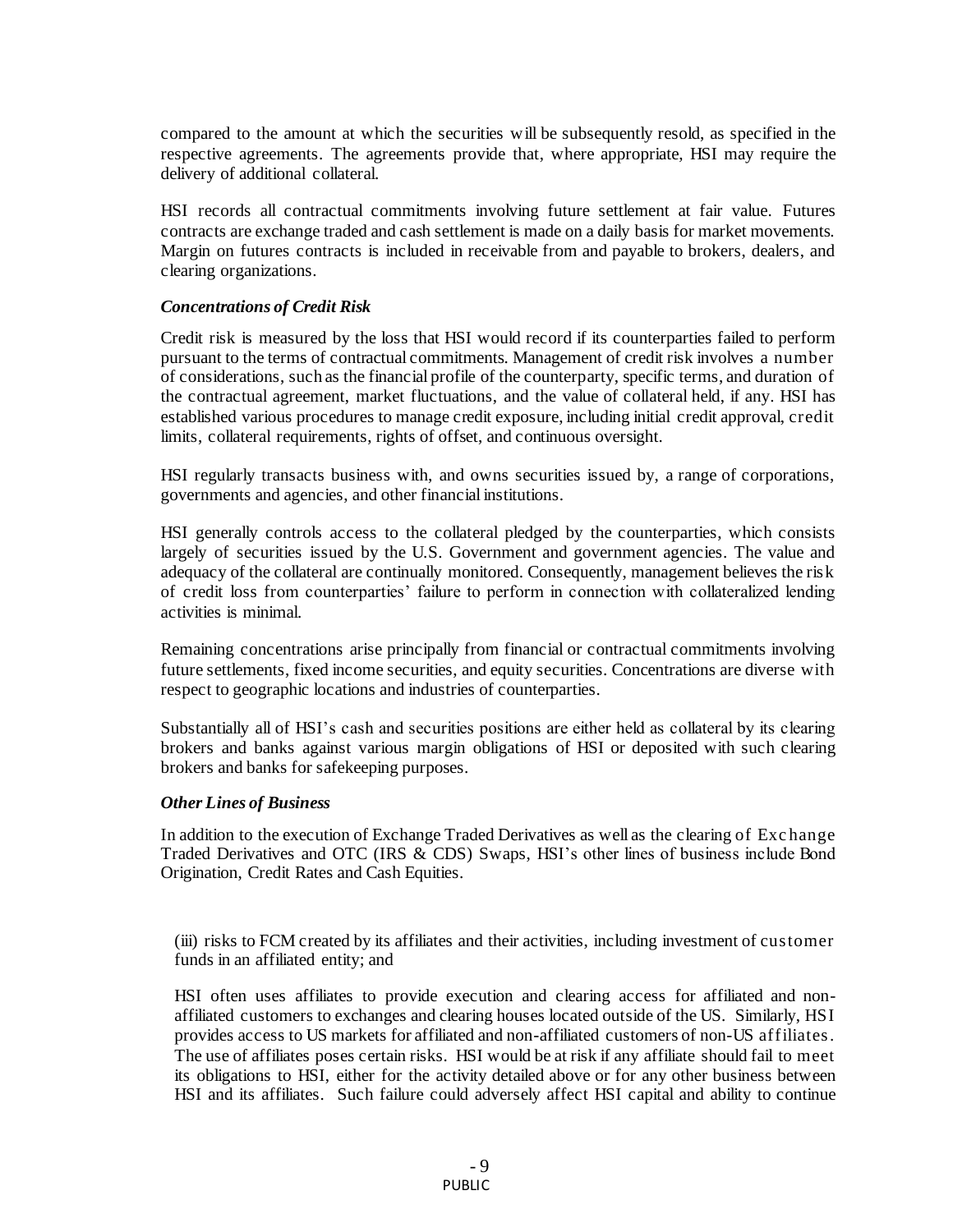doing business. Additionally, because HSI and its affiliates are commonly owned, the failure of one such entity may cause all of the affiliated companies to fail or be placed in administration within a relatively brief period of time. Further, as is the case if an unaffiliated broker w ere to fail, an affiliate that failed would be liquidated in accordance with the bankruptcy laws of the local jurisdiction. Customer funds held with a non-US affiliate would not receive the same protections afforded customer funds under the US Commodity Exchange Act and the US Bankruptcy Code.

(iv) any significant liabilities, contingent or otherwise, and material commitments.

#### **Guarantees**

In the normal course of business, HSI provides guarantees to securities clearing organizations, exchanges and central clearing counterparties. These guarantees are generally required under the standard membership agreements, such that members are required to guarantee the performance of other members. To mitigate these performance risks, the clearing organizations, exchanges and central clearing counterparties often require members to post collateral. HSI's obligation under such guarantees could exceed the collateral amounts posted; however, the potential for HSI to be required to make payments under such agreements is deemed remote. Additionally, as a clearing member of various central counterparties, HSI effectively provides guarantees to the central counterparties since HSI still must meet customer obligations to the central counterparties even if the customer of HSI defaults.

#### **Leases**

HSI is obligated under two short-term lease agreements with two affiliated entities relating to property used for office space and business purposes. These lease agreements will expire on December 31, 2022 and have been renewed for one year which will expire on December 31, 2022.

#### **FCM's DSRO**:

The HSI's DSRO (Designated Self-Regulatory Organization) is the CME. Their webpage can be accessed via the following link- [www.cmegroup.com](http://www.cmegroup.com/)

#### **Location of HSI's Annual Audited Financial Statement:**

The audited financial statements of HSI are available at <https://www.us.hsbc.com/investments/disclosures/> or by contacting our Brokerage Customer Service Department at 1-800-662-3343

#### **Material Complaints or Actions:**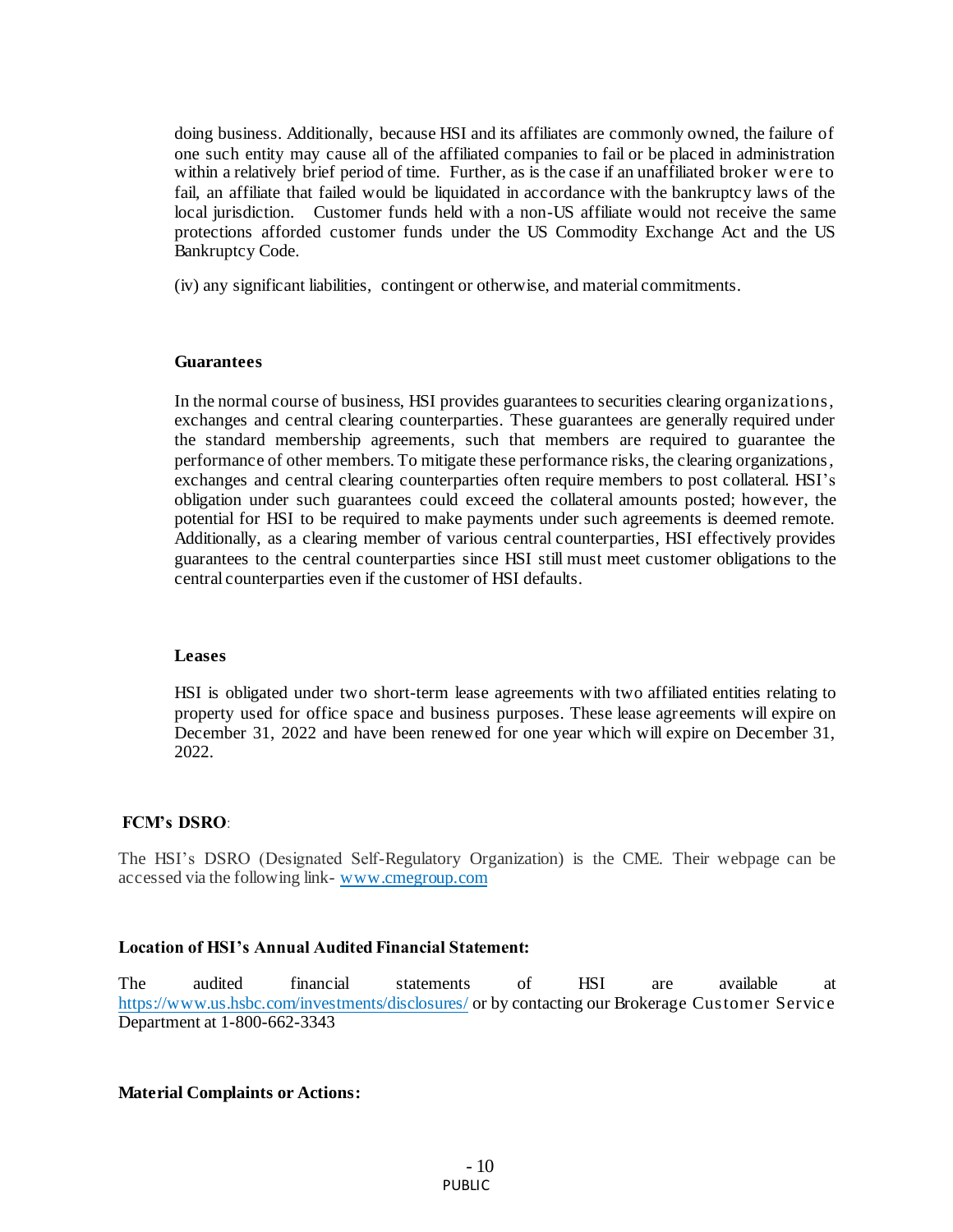Any material administrative, civil, enforcement or criminal complaints or ac tions filed against HSI where such complaints or actions have not concluded, and any enforcement complaints or actions filed against HSI during the last three years are provided below.

## *Litigation*

In this section, when we use the term "HSBC" we mean HSBC Securities (USA) Inc. HSBC is involved in a number of legal proceedings concerning matters arising in connection with the conduct of its business. The following disclosure is intended to provide information that may be material to an FCM customer, but is not intended to be a comprehensive list of all proceedings to which HSBC is or has been a party. Additional information on legal proceedings involving HSBC is available through the links provided below.

For a list of material actions that have not concluded, see Note 16 of HSBC's Statement of Financial Condition at <https://www.us.hsbc.com/investments/disclosures/>

For a list of concluded regulatory, criminal and judicial actions please go to the Financial Industry Regulatory Authority ('FINRA') homepage a[t http://www.finra.org](http://www.finra.org/). On this page you will see a box entitled "BrokerCheck." Type in "HSBC" and select "Firm" and then select , HSBC Securities (USA) Inc. On this page, locate the "Disclosures" section and then click on "Get Detailed Report."

A list of Regulatory actions/case history against HSBC Securities USA (Inc) is available via the NFA Basic Website at<https://www.nfa.futures.org/basicnet/CaseInfo.aspx?entityid=0002170&type=reg>

#### **Customer Funds Segregation:**

The following is a basic overview of customer fund segregation, FCM management and investments.

**Customer Accounts:** FCMs may maintain up to three different types of accounts for customers, depending on the products a customer trades:

(i) a **Customer Segregated Account** for customers that trade futures and options on futures listed on US futures exchanges;

(ii) a **30.7 Account** for customers that trade futures and options on futures listed on foreign boards of trade; and

(iii) a **Cleared Swaps Customer Account** for customers trading swaps that are cleared on a DCO registered with the Commission.

The requirement to maintain these separate accounts reflects the different risks posed by the different products. Cash, securities and other collateral (collectively, **Customer Funds**) required to be held in one type of account, *e.g.*, the Customer Segregated Account, may not be commingled with funds required to be held in another type of account, *e.g.*, the 30.7 Account, except as the Commission may permit by order. For example, the Commission has issued orders authorizing ICE Clear Europe Limited, which is registered with the Commission as a DCO, and its FCM clearing members: (i) to hold in Cleared Swaps Customer Accounts Customer Funds used to margin both (a) Cleared Swaps and (b) foreign futures and foreign options traded on ICE Futures Europe, and to provide for portfolio margining of such Cleared Swaps and foreign futures and foreign options; and (ii) to hold in Customer Segregated Accounts Customer Funds used to margin both (c) futures and options on futures traded on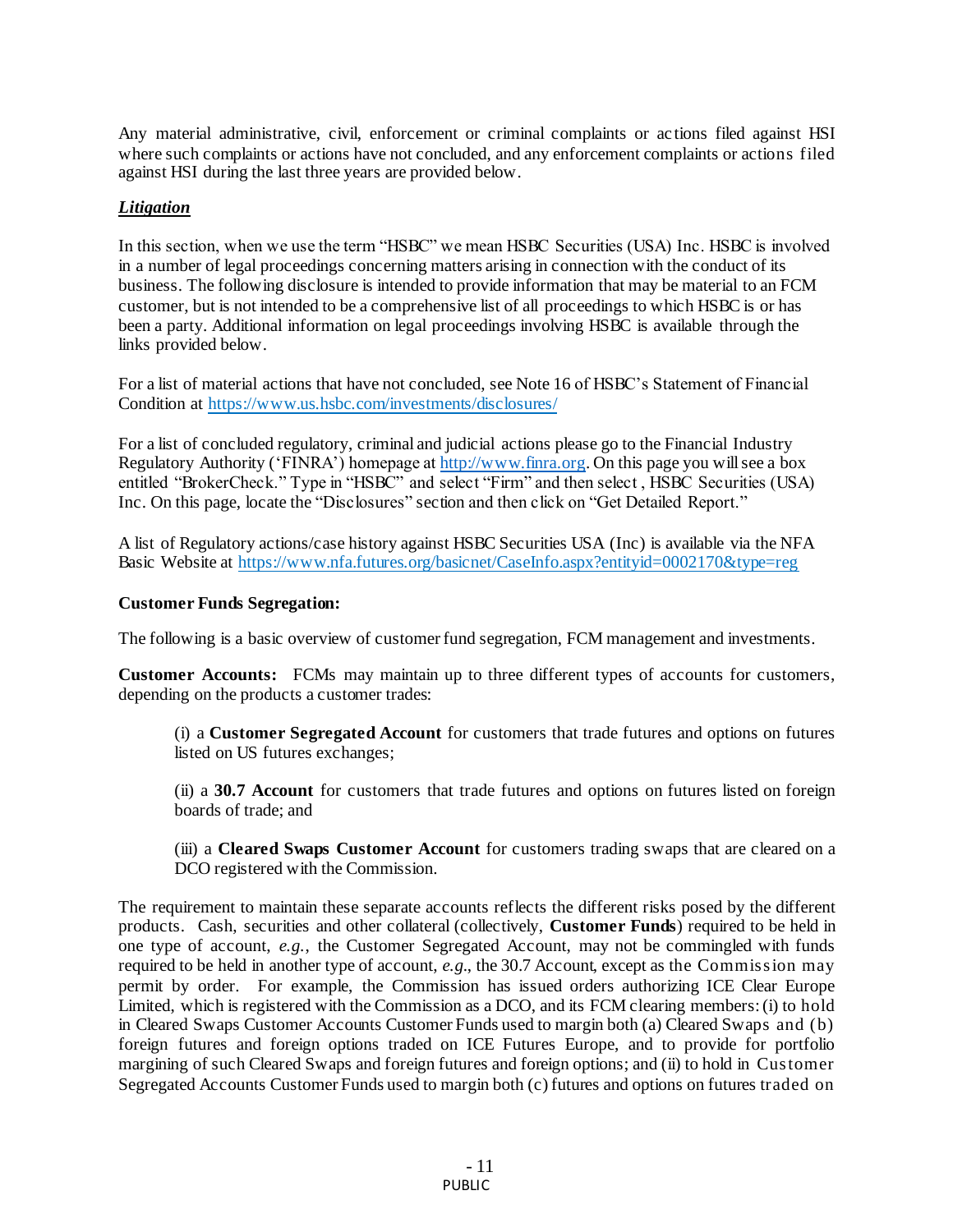ICE Futures US and (d) foreign futures and foreign options traded on ICE Futures Europe, and to provide for portfolio margining of such transactions.

**Customer Segregated Account:** Funds that customers deposit with an FCM, or that are otherwise required to be held for the benefit of customers, to margin futures and options on futures contracts traded on futures exchanges located in the US, *i.e.*, designated contract markets, are held in a **Customer Segregated Account** in accordance with section  $4d(a)(2)$  of the Commodity Exchange Act and Commission Rule 1.20. **Customer Segregated Funds** held in the Customer Segregated Account may not be used to meet the obligations of the FCM or any other person, including another customer.

All Customer Segregated Funds may be commingled in a single account, *i.e.*, a customer omnibus account, and held with: (i) a bank or trust company located in the US; (ii) a bank or trust company located outside of the US that has in excess of \$1 billion of regulatory capital; (iii) an FCM; or (iv) a DCO. Such commingled account must be properly titled to make clear that the funds belong to, and are being held for the benefit of, the FCM's customers. Unless a customer provides instructions to the contrary, an FCM may hold Customer Segregated Funds only: (i) in the US; (ii) in a money center country;<sup>1</sup> or (iii) in the country of origin of the currency.

An FCM must hold sufficient US dollars in the US to meet all US dollar obligations and sufficient funds in each other currency to meet obligations in such currency. Notwithstanding the foregoing, assets denominated in a currency may be held to meet obligations denominated in another currency (other than the US dollar) as follows: (i) US dollars may be held in the US or in money center countries to meet obligations denominated in any other currency; and (ii) funds in money center currencies<sup>2</sup> may be held in the US or in money center countries to meet obligations denominated in currencies other than the US dollar.

**30.7 Account:** Funds that **30.7 Customers** deposit with an FCM, or that are otherwise required to be held for the benefit of customers, to margin futures and options on futures contracts traded on foreign boards of trade, *i.e.*, **30.7 Customer Funds**, and sometimes referred to as the **foreign futures and foreign options secured amount**, are held in a **30.7 Account** in accordance with Commission Rule 30.7.

Funds required to be held in the 30.7 Account for or on behalf of 30.7 Customers may be c ommingled in an omnibus account and held with: (i) a bank or trust company located in the US; (ii) a bank or trust company located outside the US that has in excess of \$1 billion in regulatory capital; (iii) an  $FCM$ ; (iv) a DCO; (v) the clearing organization of any foreign board of trade; (vi) a foreign broker; or (vii) such clearing organization's or foreign broker's designated depositories. Such commingled account must be properly titled to make clear that the funds belong to, and are being held for the benefit of, the FCM's 30.7 Customers. As explained below, Commission Rule 30.7 restricts the amount of such funds that may be held outside of the US.

Customers trading on foreign markets assume additional risks. Laws or regulations will vary depending on the foreign jurisdiction in which the transaction occurs, and funds held in a 30.7 Account outside of the US may not receive the same level of protection as Customer Segregated Funds. If the foreign broker carrying 30.7 Customer positions fails, the broker will be liquidated in accordance with the law s of the jurisdiction in which it is organized, which laws may differ significantly from the US Bankruptc y Code. Return of 30.7 Customer Funds to the US will be delayed and likely will be subject to the c osts

 $\mathbf{1}$ <sup>1</sup> Money center countries mean Canada, France, Italy, Germany, Japan, and the United Kingdom.

<sup>&</sup>lt;sup>2</sup> Money center currencies mean the currency of any money center country and the Euro.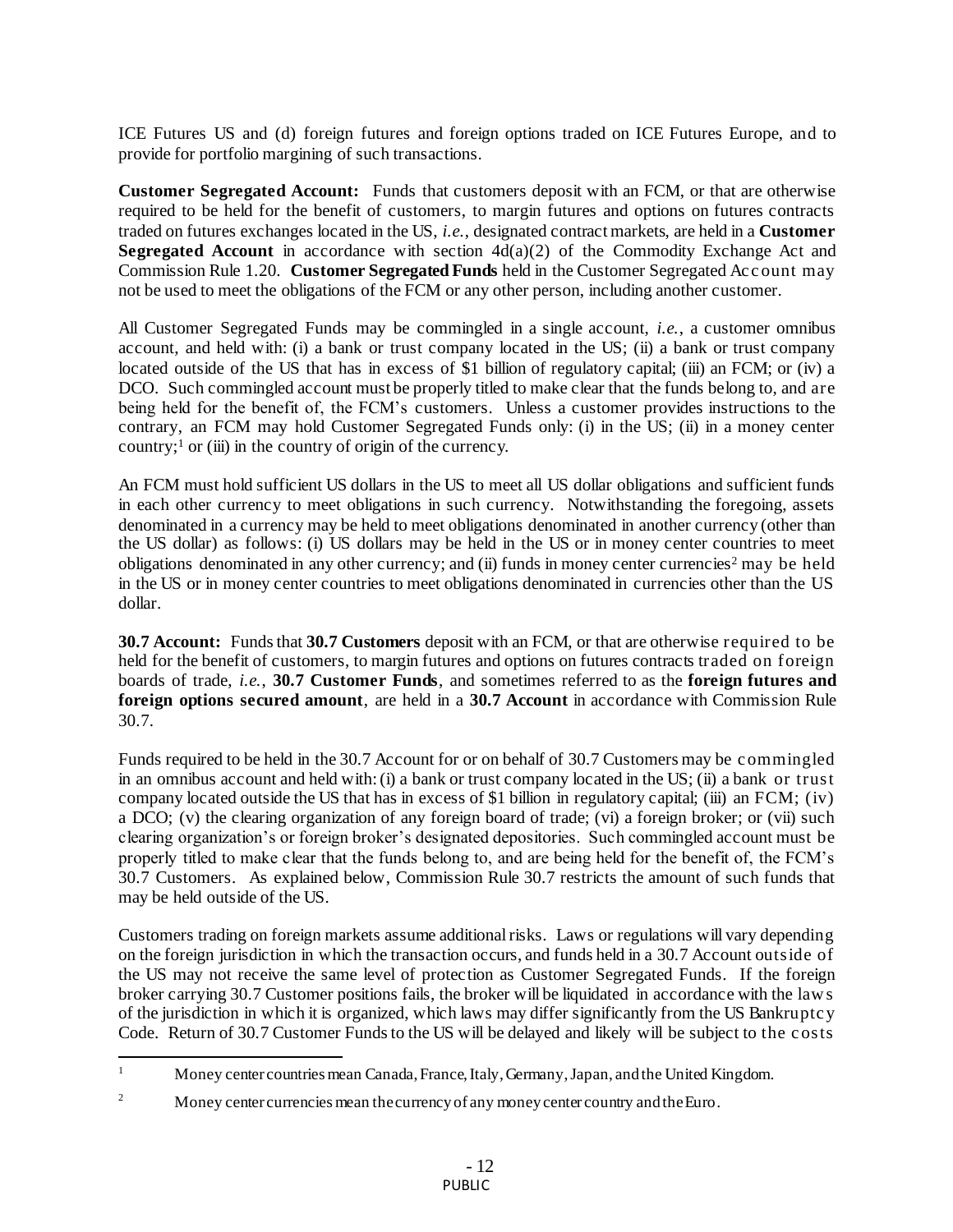of administration of the failed foreign broker in accordance with the law of the applicable jurisdiction, as well as possible other intervening foreign brokers, if multiple foreign brokers were used to process the US customers' transactions on foreign markets.

If the foreign broker does not fail but the 30.7 Customers' US FCM fails, the foreign broker may w ant to assure that appropriate authorization has been obtained before returning the 30.7 Customer Funds to the FCM's trustee, which may delay their return. If both the foreign broker and the US FCM w ere to fail, potential differences between the trustee for the US FCM and the administrator for the foreign broker, each with independent fiduciary obligations under applicable law, may result in significant delays and additional administrative expenses. Use of other intervening foreign brokers by the US FCM to process the trades of 30.7 Customers on foreign markets may cause additional delays and administrative expenses.

To reduce the potential risk to 30.7 Customer Funds held outside of the US, Commission Rule 30.7 generally provides that an FCM may not deposit or hold 30.7 Customer Funds in permitted accounts outside of the US except as necessary to meet margin requirements, including prefunding margin requirements, established by rule, regulation, or order of the relevant foreign boards of trade or foreign clearing organizations, or to meet margin calls issued by foreign brokers carrying the 30.7 Customers' positions. The rule further provides, however, that, in order to avoid the daily transfer of funds from accounts in the US, an FCM may maintain in accounts located outside of the US an additional amount of up to 20 percent of the total amount of funds necessary to meet margin and prefunding margin requirements to avoid daily transfers of funds.

An FCM may exclude from the calculation of 30.7 Customer Funds permitted to be held outside of the US, those 30.7 Customer Funds held in a properly-titled account established by the FCM in a bank or trust company located outside of the US, provided the bank or trust company: (i) maintains regulatory capital of at least \$1 billion; and (ii) provides the FCM a written acknowledgment letter that the depository was informed that such funds held in the 30.7 Account belong to customers and are being held in accordance with the Act and the Commission's rules.

**Cleared Swaps Customer Account:** Funds deposited with an FCM, or otherwise required to be held for the benefit of customers, to margin swaps cleared through a registered DCO, *i.e.*, **Cleared Swaps Customer Collateral**, are held in a **Cleared Swaps Customer Account** in accordance with the provisions of section 4d(f) of the Act and Part 22 of the Commission's rules. Cleared Swaps Customer Accounts are sometimes referred to as LSOC Accounts. LSOC is an acronym for "legally separated, operationally commingled." Funds required to be held in a Cleared Swaps Customer Account may be commingled in an omnibus account and held with: (i) a bank or trust company located in the US; (ii) a bank or trust company located outside of the US that has in excess of \$1 billion of regulatory capital; (iii) a DCO; or (iv) another FCM. Such commingled account must be properly titled to make clear that the funds belong to, and are being held for the benefit of, the FCM's Cleared Swaps Customers.

**Investment of Customer Funds:** Section 4d(a)(2) of the Act authorizes FCMs to invest Customer Segregated Funds in obligations of the United States, in general obligations of any State or of any political subdivision thereof, and in obligations fully guaranteed as to principal and interest by the United States. Section 4d(f) authorizes FCMs to invest Cleared Swaps Customer Collateral in similar instruments.

Commission Rule 1.25 authorizes FCMs to invest Customer Segregated Funds, Cleared Swaps Customer Collateral and 30.7 Customer Funds in instruments of a similar nature. Commission rules further provide that the FCM may retain all gains earned and is responsible for investment losses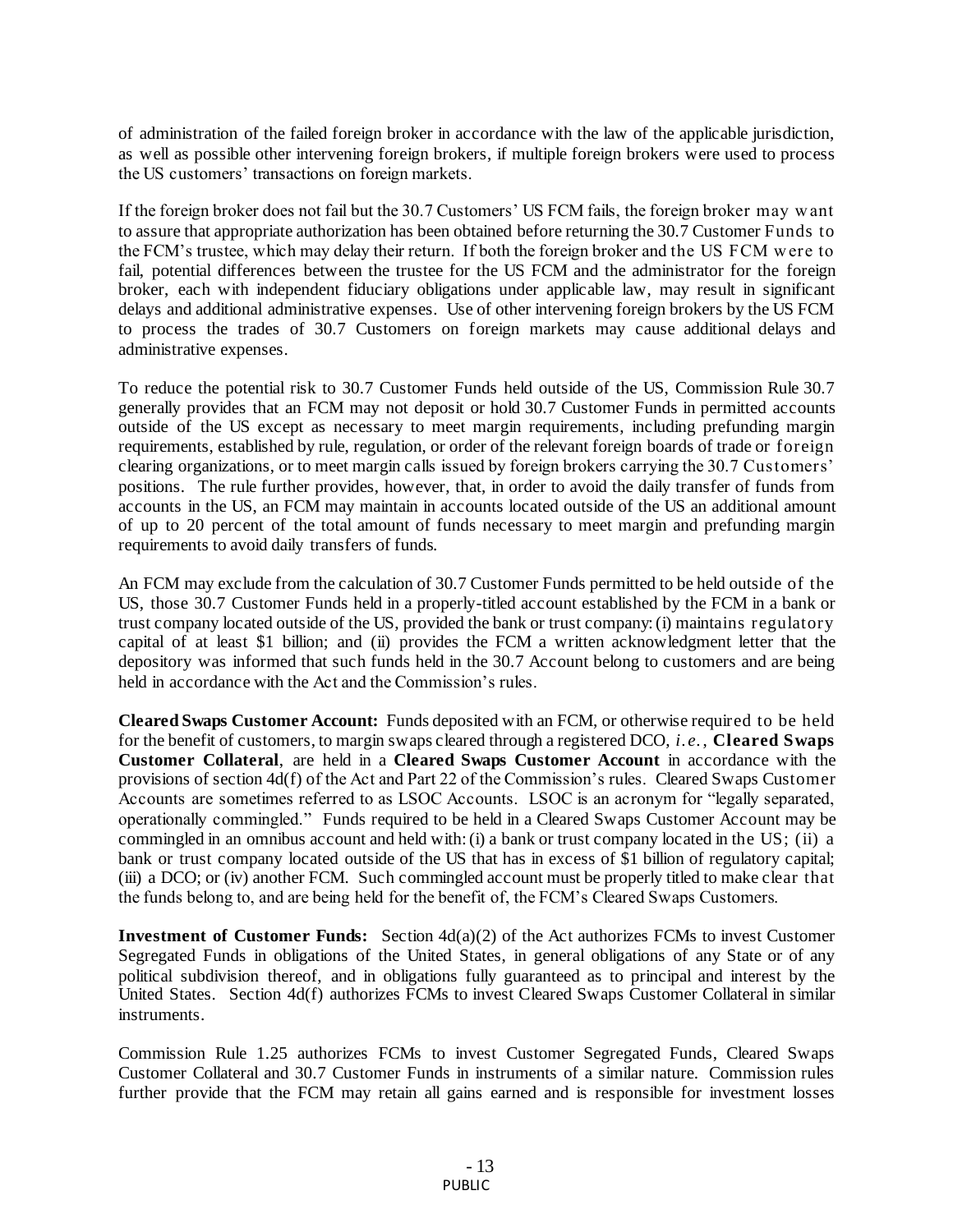incurred in connection with the investment of Customer Funds. However, the FCM and customer may agree that the FCM will pay the customer interest on the funds deposited.

Permitted investments include:

.

(i) Obligations of the United States and obligations fully guaranteed as to principal and interest by the United States (U.S. government securities);

(ii) General obligations of any State or of any political subdivision thereof (municipal securities):

(iii) Obligations of any United States government corporation or enterprise sponsored by the United States government (U.S. agency obligations):<sup>3</sup>

(iv) Certificates of deposit issued by a bank (certificates of deposit) as defined in section  $3(a)(6)$ of the Securities Exchange Act of 1934, or a domestic branch of a foreign bank that carries deposits insured by the Federal Deposit Insurance Corporation;

(v) Commercial paper fully guaranteed as to principal and interest by the United States under the Temporary Liquidity Guarantee Program as administered by the Federal Deposit Insuranc e Corporation (commercial paper);

(vi) Corporate notes or bonds fully guaranteed as to principal and interest by the United States under the Temporary Liquidity Guarantee Program as administered by the Federal Deposit Insurance Corporation (corporate notes or bonds); and

(vii) Interests in money market mutual funds.

The duration of the securities in which an FCM invests Customer Funds cannot exceed, on average, two years.

An FCM may also engage in repurchase and reverse repurchase transactions with non-affiliated registered broker-dealers, provided such transactions are made on a delivery versus payment basis and involve only permitted investments. All funds or securities received in repurchase and reverse repurchase transactions with Customer Funds must be held in the appropriate Customer Ac c ount, *i.e.*, Customer Segregated Account, 30.7 Account or Cleared Swaps Customer Account. Further, in accordance with the provisions of Commission Rule 1.25, all such funds or collateral must be rec eived in the appropriate Customer Account on a delivery versus payment basis in immediately available funds.<sup>4</sup>

<sup>&</sup>lt;sup>3</sup> Obligations issued by the Federal National Mortgage Association or the Federal Home Loan Mortgage Association are permitted only while these entities operate under the conservatorship or receivership of the Federal Housing Finance Authority with capital support from the United States.

<sup>&</sup>lt;sup>4</sup> As discussed below, NFA publishes twice-monthly a report, which shows for each FCM, *inter alia* the percentage of Customer Funds that are held in cash and securities and each of the permitted investments under Commission Rule 1.25. The report also indicates whether the FCM held any Customer Funds during that month at a depository that is an affiliate of the FCM.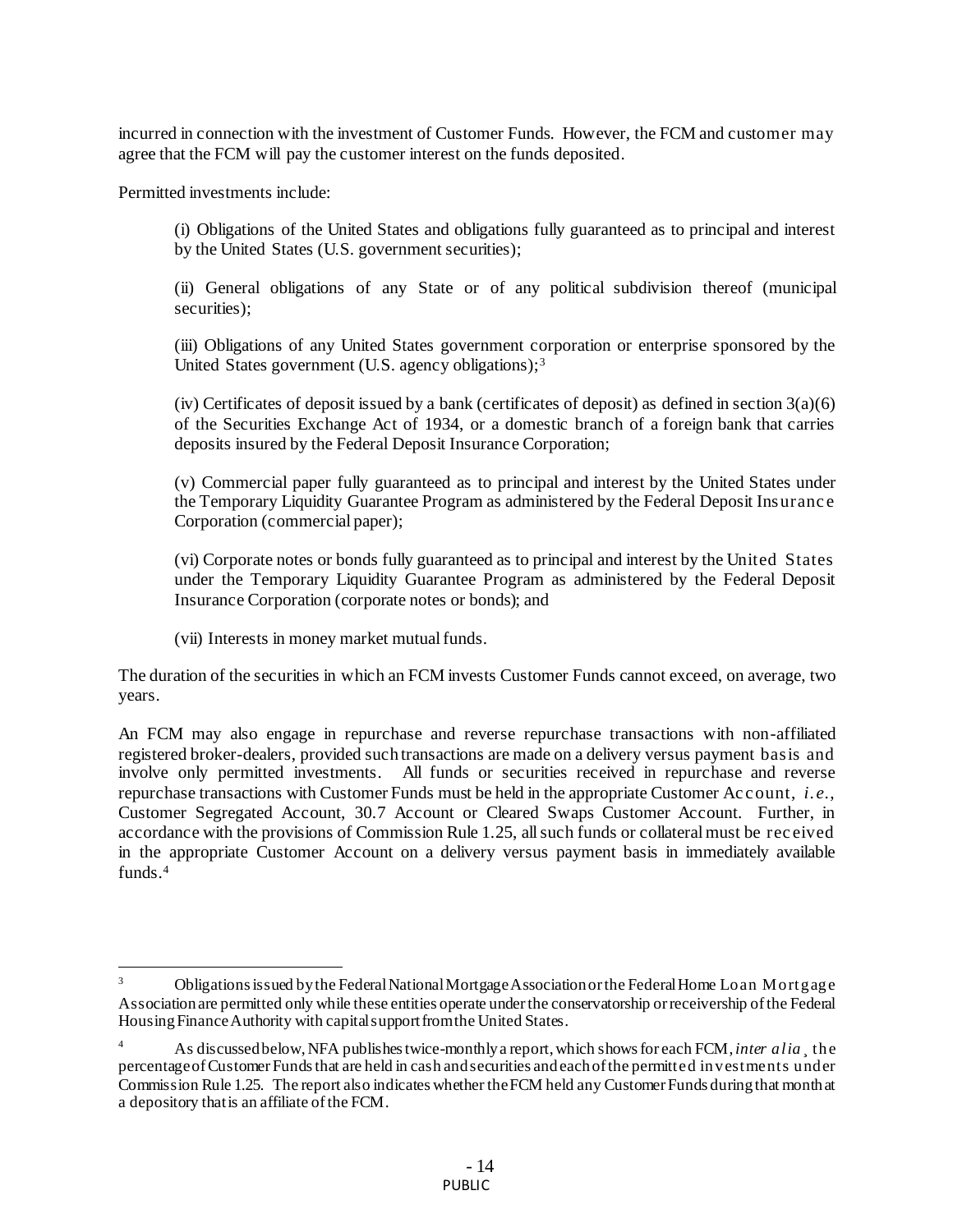**No SIPC Protection.** Although HSI is a registered broker-dealer, it is important to understand that the funds you deposit with HSI for trading futures and options on futures contracts on either US or foreign markets or cleared swaps are not protected by the Securities Investor Protection Corporation.

Further, Commission rules require HSI to hold funds deposited to margin futures and options on futures contracts traded on US designated contract markets in Customer Segregated Accounts. Similarly, HSI must hold funds deposited to margin cleared swaps and futures and options on futures contracts traded on foreign boards of trade in a Cleared Swaps Customer Account or a 30.7 Account, respectively. In computing its Customer Funds requirements under relevant Commission rules, HSI may only c onsider those Customer Funds actually held in the applicable Customer Accounts and may not apply free funds in an account under identical ownership but of a different classification or account type (*e.g.*, securities, Customer Segregated, 30.7) to an account's margin deficiency. In order to be used for margin purposes, the funds must actually transfer to the identically-owned undermargined account.

For additional information on the protection of customer funds, please see the Futures Industry Association's "Protection of Customer Funds Frequently Asked Questions" located at www.futuresindusty.org/downloads/PCF\_questions.pdf

## **Filing a Complaint:**

Information on how a customer may obtain information regarding filing a complaint about HSI with the Commission, the National Futures Association (NFA), or with HSI's DSRO.

A customer that wishes to file a complaint about HSI or one of its employees with the Commission c an contact the Division of Enforcement either electronically at contactthe Division of Enforcement either electronically at <https://www.cftc.gov/Forms/tipsandcomplaints.html> or by calling the Division of Enforcement toll free at 866-FON-CFTC (866-366-2382).

A customer that may file a complaint about HSI or one of its employees with the National Futures Association electronically at <http://www.nfa.futures.org/basicnet/Complaint.aspx> or by calling NFA directly at 800-621-3570.

A customer that wishes to file a complaint about HSI or one of its employees with the Chicago Mercantile Exchange electronically at: [http://www.cmegroup.com/market-regulation/file](http://www.cmegroup.com/market-regulation/file-complaint.html)[complaint.html](http://www.cmegroup.com/market-regulation/file-complaint.html) or by calling the CME at 312.341.7970.

## **Relevant Financial Data:**

Financial data as of the most recent month-end when the Disclosure Document is prepared.

(i) HSI's total equity, regulatory capital, and net worth, all computed in accordance with U.S. Generally Accepted Accounting Principles and Rule 1.17, as applicable; For the period March 31, 2022 are as follows:

Total Equity-\$856 Million

Total Capital and Subordinated Liabilities-\$1.9 Billion

Excess Regulatory Capital-\$825 Million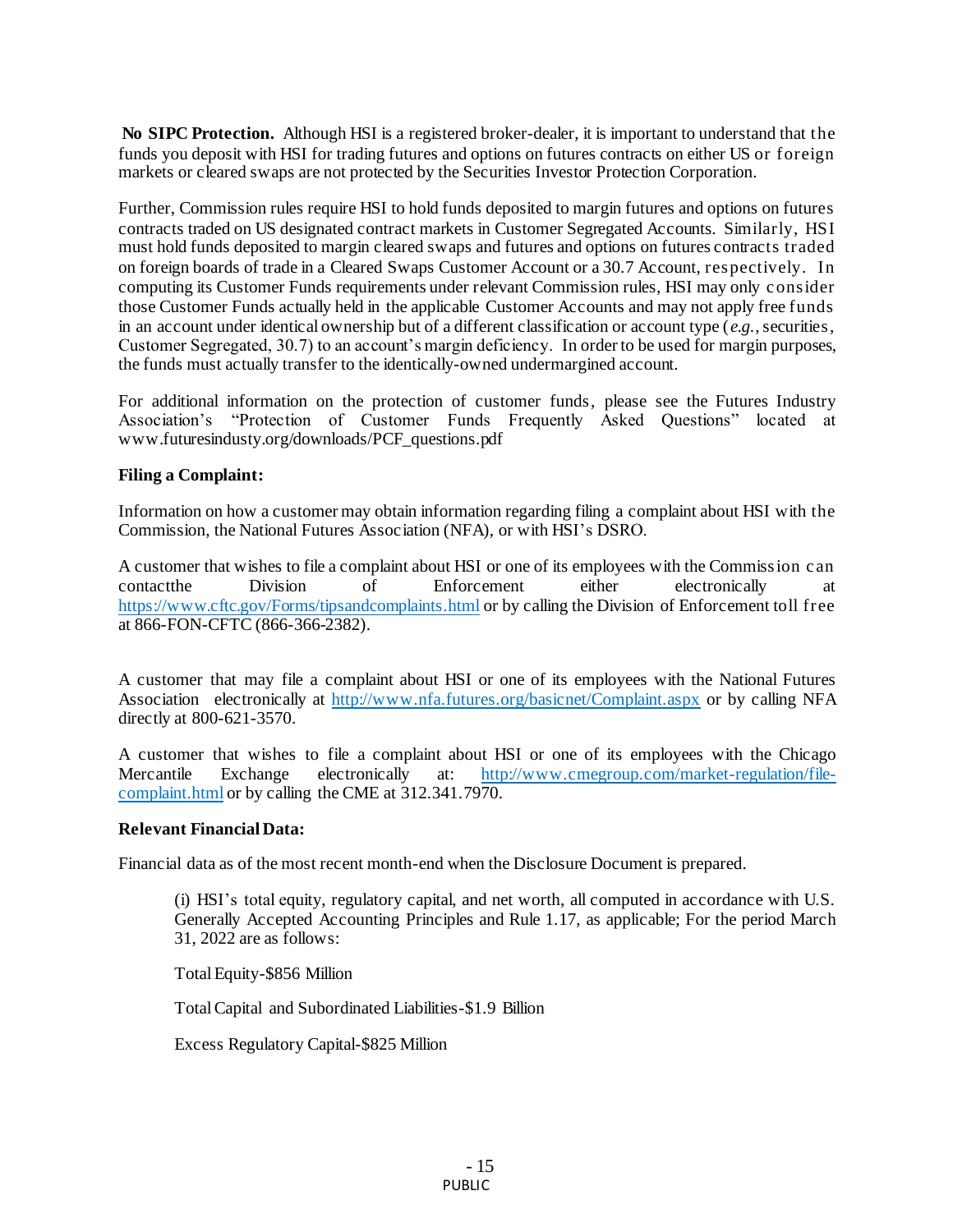(ii) the dollar value of the FCM's proprietary margin requirements as a perc entage of the aggregate margin requirement for futures customers, cleared swaps customers, and 30.7 customers;

Proprietary Margin is 22% of the total aggregate customer margin requirement

(iii) the number of futures customers, cleared swaps customers, and 30.7 customers that comprise 50 percent of the FCM's total funds held for futures customers, cleared swaps customers, and 30.7 customers, respectively;

Futures Customers=1 Cleared Swaps Customers=0 30.7 Customers=0

(iv) the aggregate notional value, by asset class, of all non-hedged, principal over-the counter transactions into which the FCM has entered; **Zero**

(v) the amount, generic source and purpose of any unsecured lines of credit (or similar short-term funding) the FCM has obtained but not yet drawn upon.

| <b>HSBC SECURITIES (USA) INC.</b>  |                    |                           |                  |
|------------------------------------|--------------------|---------------------------|------------------|
| <b>Credit Provider</b>             | <b>Expiry Date</b> | <b>Total Line</b><br>mm's | <b>Committed</b> |
| <b>SUB DEBT:</b>                   |                    |                           |                  |
| <b>HUSI</b>                        | 8/31/2026          | 850.00                    | <b>YES</b>       |
|                                    |                    |                           |                  |
|                                    |                    |                           |                  |
| <b>HUSI</b>                        | 4/8/2026           | 500.00                    | <b>YES</b>       |
|                                    | 4/8/2026           |                           |                  |
|                                    |                    | 1,350.00                  |                  |
|                                    |                    |                           |                  |
| <b>AFFILIATE INV FUNDING:</b>      |                    |                           |                  |
| HUSI (Committed)                   | 9/13/2023          | 200.00                    | <b>YES</b>       |
|                                    |                    | 200.00                    |                  |
|                                    |                    |                           |                  |
| <b>UNSECURED LINES:</b>            |                    |                           |                  |
|                                    |                    |                           |                  |
| <b>AFFILIATE:</b>                  |                    |                           |                  |
| HUSI (Uncommitted)                 | 11/15/2023         | 2,700.00                  | <b>NO</b>        |
|                                    |                    |                           |                  |
|                                    |                    |                           |                  |
| HUSI (Term) (Committed)            | 11/15/2023         | 1,650.00                  | <b>YES</b>       |
|                                    |                    |                           |                  |
| <b>HBUS-HSICCLF Committed Repo</b> |                    |                           |                  |
| Facility                           | 1/24/2023          | 4,000.00                  | <b>YES</b>       |
|                                    |                    | 8,350.00                  |                  |
|                                    |                    |                           |                  |
|                                    | <b>TOTALS</b>      | 9,900.00                  |                  |

(vi) the FCM does not provide financing for customer transactions involving illiquid financial products for which it is difficult to obtain timely and accurate prices;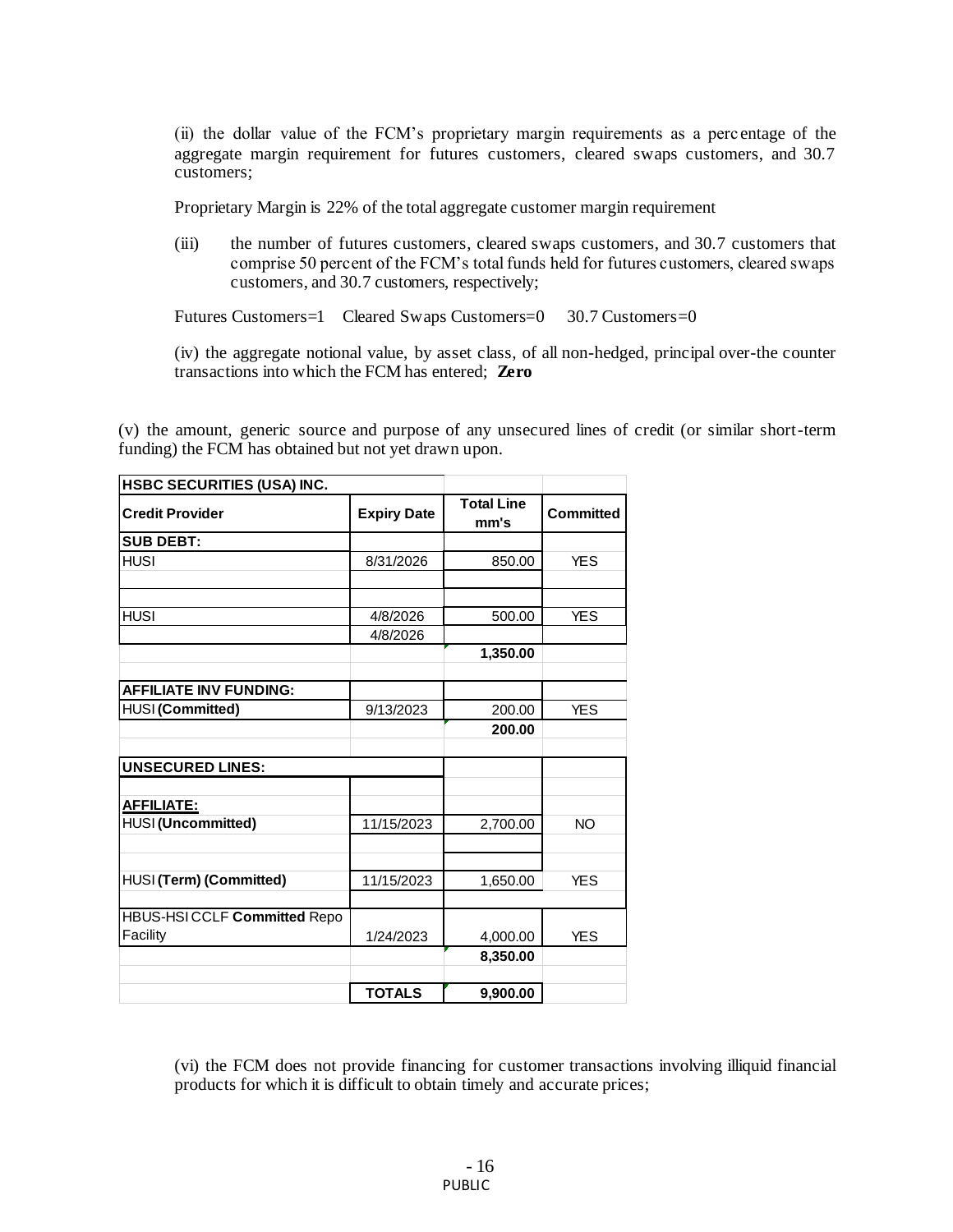(vii) the percentage of futures customer, cleared swaps customer, and 30.7 customer receivable balances that the FCM had to write-off as uncollectable during the past 12-month period, as compared to the current balance of funds held for futures customers, cleared swaps customers, and 30.7 customers.

HSI had no uncollectable funds during the past 12 months.

Additional financial information on all FCMs is also available on the Commission's website at: <http://www.cftc.gov/MarketReports/Financialfcmdata/index.htm>

Customers should be aware that the NFA publishes on its website certain financial information with respect to each FCM. The FCM Capital Report provides each FCM's most recent month-end adjusted net capital, required net capital, and excess net capital. (Information for a twelve-month period is available.) In addition, NFA publishes twice-monthly a Customer Segregated Funds report, which shows for each FCM:

(i)(a) total funds (cash and securities) held in Customer Segregated Accounts; (b) total funds required to be held in Customer Segregated Accounts; and (c) excess segregated funds, *i.e.*, the FCM's residual interest;

(ii) percentage of Customer Segregated Funds held in cash in Customer Segregated Accounts at: (a) banks; and (b) clearing organizations and other FCMs;

(iii) percentage of customer-owned securities held in Customer Segregated Accounts;

(iv)(a) percentage of Customer Segregated Funds held in each of the permitted investments under Commission Rule 1.25, including (b) percentage of Customer Segregated Funds subject to reverse repurchase agreements; and

(v) whether during that month the FCM held any Customer Segregated Funds at a depository that is an affiliate of the FCM.

The report shows the most recent semi-monthly information, but the public will also have the ability to see information for the most recent twelve-month period. A 30.7 Customer Funds report and a Customer Cleared Swaps Collateral report provides the same information with respect to the 30.7 Account and the Cleared Swaps Customer Account.

The above financial information reports can be found by conducting a search for a spec ific FCM in NFA's BASIC system [https://www.nfa.futures.org/basicne](https://www.nfa.futures.org/basicnet)t and then clicking on "View Financial Information" on the FCM's BASIC Details page.

#### **A summary of HSI's current risk practices, controls and procedures are outlined below.**

As mandated by the Commission, HSI maintains and enforces a risk management program designed to monitor and manage the risk associated with its FCM activities. As part of the risk management program, HSI maintains a risk management unit that reports directly to senior management and is independent from the business unit.

The risk management program takes into account market, credit, liquidity, foreign currency, legal, operational, settlement, segregation, technological, capital and any other applicable risk together with a description of the risk tolerance limits set by HSI. The risk tolerance limits are reviewed and approved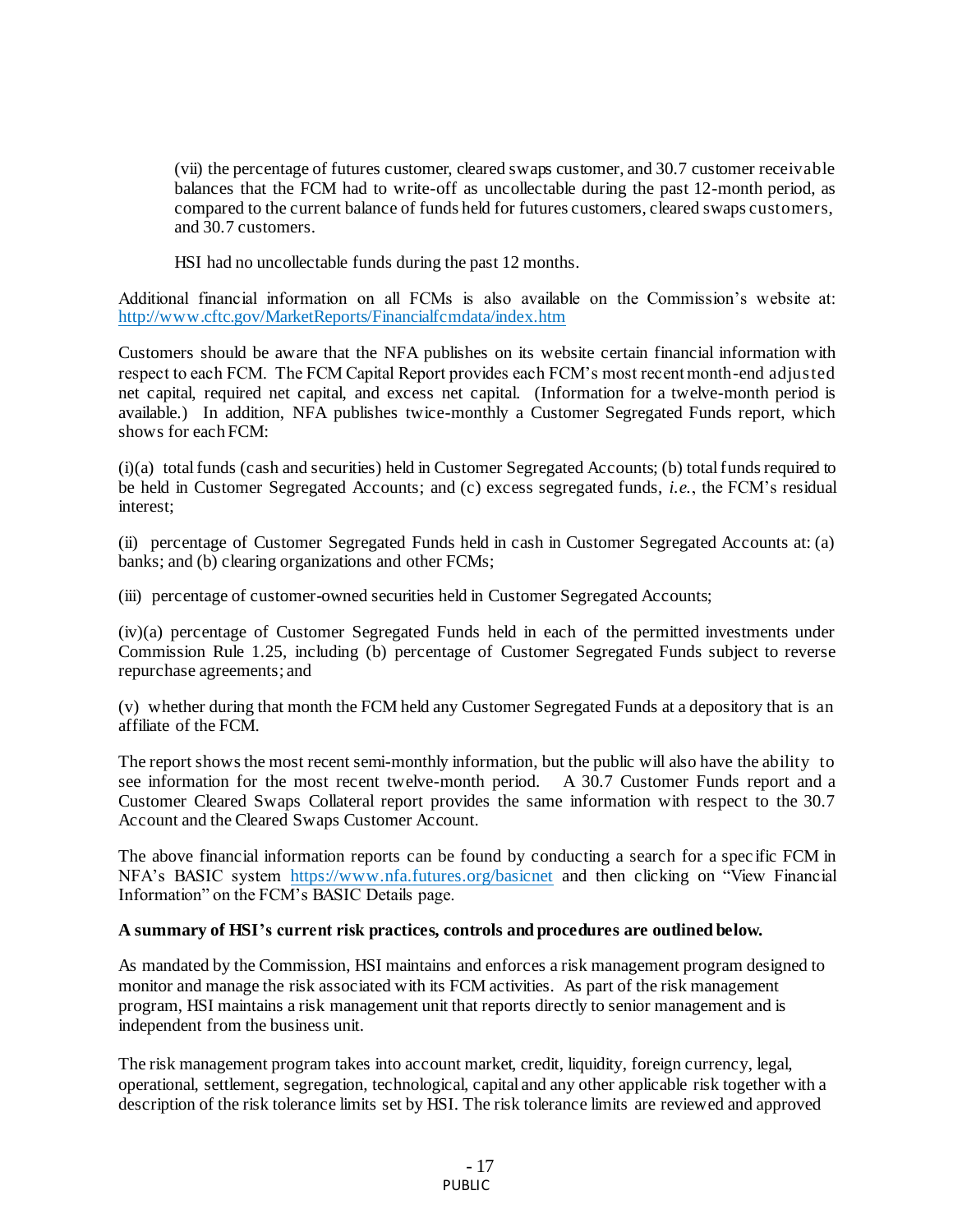quarterly by senior management and annually by the board of directors. The risk management program also takes into account risk posed by affiliates, all lines of business of HSI, and all other trading activity engaged in by HSI.

HSI's risk management program encompasses the following:

# **Periodic Risk Exposure Reports**

- (1) HSI will provide to senior management and to its governing body quarterly written reports setting forth applicable risk exposures of the FCM; any recommended or completed changes to the risk management program; the recommended time frame for implementing recommended changes; and the status of any incomplete implementation of previously recommended changes to the risk management program. Such reports are referred to as Risk Exposure Reports ("RER"). Senior management and the board of directors are to be informed immediately upon detection of any material change in the risk exposure of the HSI.
- (2) HSI will file copies of its RER to the Commission within five business days of providing such reports to its senior management.

## **Specific Risk Management Considerations**

The risk management program includes policies and procedures for monitoring and managing the following risks:

- (1) Segregation Risk HSI maintains written policies and procedures designed to ensure that segregated funds are separately accounted for and segregated or secured as belonging to customers as required. Such policies and procedures address the following:
	- (a) HSI's process for the evaluation of depositories holding segregated funds;
	- (b) HSI's program to monitor an approved depository on an ongoing basis, including a due diligence review of each depository at least annually;
	- (c) HSI's account opening process for depositories, including documented authorization requirements, procedures to ensure that segregated funds are not deposited with a depository prior to HSI receiving the acknowledgment letter required from such depository by Commission regulation, and procedures to ensure such account is properly titled to reflect that it is holding segregated funds pursuant to the Commodity Exchange Act (the "Act") and Commission regulations ("Regulations");
	- (d) HSI's process for establishing a targeted amount of residual interest that the HSI seeks to maintain as its residual interest in the segregated funds accounts. Such process has been designed to reasonably ensure that HSI maintains the targeted residual amounts and remains in compliance with segregated funds requirements at all times. The policies and procedures require senior management, in establishing the total amount of the targeted residual interest in the segregated funds accounts, perform appropriate due diligence and consider various factors, as applicable, relating to the nature of HSI's business. HSI's analysis and calculation of the targeted amount of its residual interest is described in writing with the specificity necessary to allow the Commission and the Chicago Mercantile Exchange, HSI's designated self-regulatory organization to duplicate the analysis and calculation and test the assumptions made by HSI.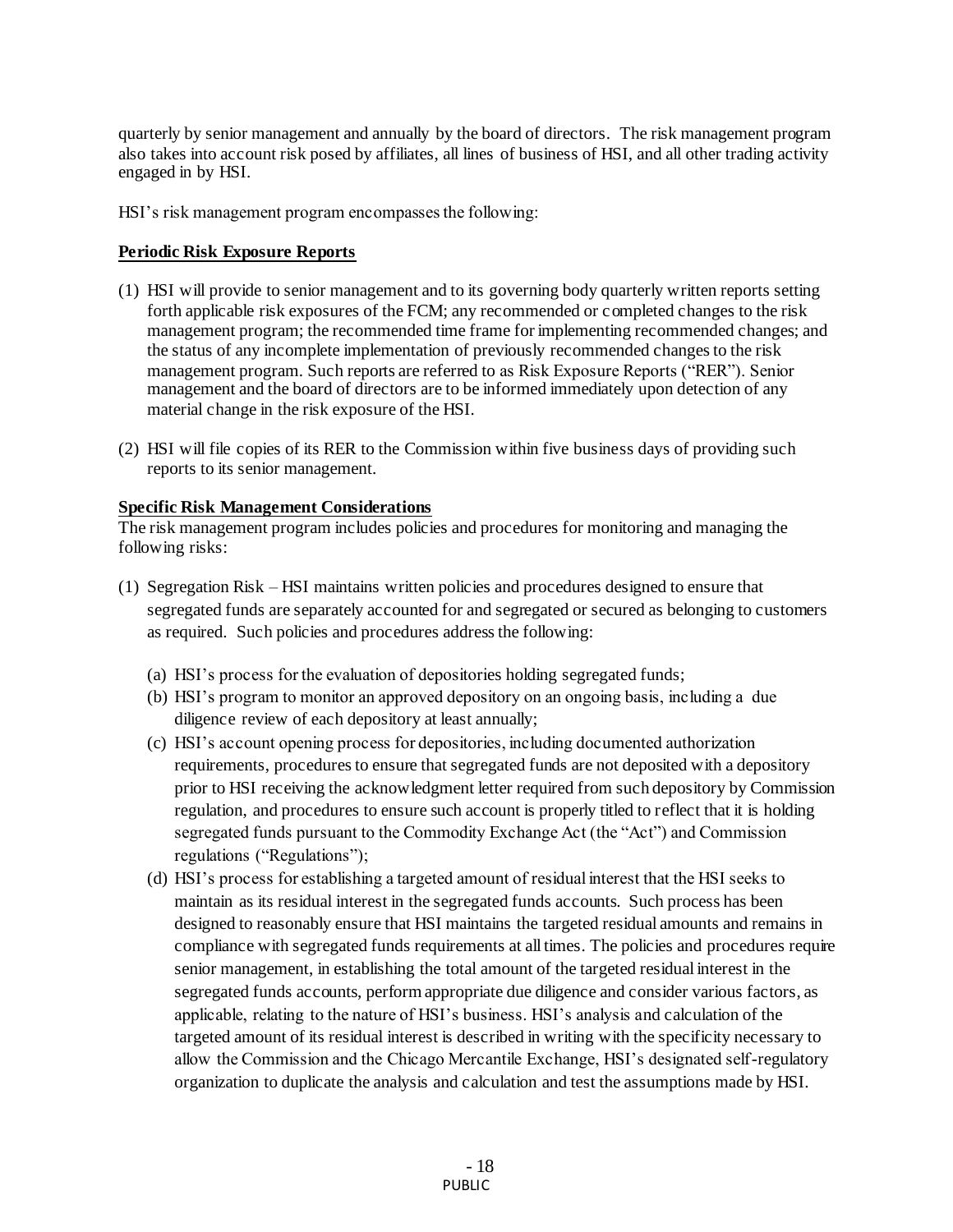The adequacy of the targeted residual interest and the process for establishing the targeted residual interest is reassessed periodically by senior management and revised as necessary;

- (e) HSI's process for the withdrawal of cash, securities, or other property from accounts holding segregated funds, where the withdrawal is not for the purpose of payments to or on behalf of HSI's customers;
- (f) HSI's process for assessing the appropriateness of specific investments of segregated funds in permitted investments in accordance with Commission Regulation and the policies and procedures for assessing the liquidity, marketability and mark-to-market valuation of all securities or other non-cash assets held as segregated funds, including permitted investments under Commission Regulation;
- (g) HSI's procedures requiring the appropriate separation of duties among individuals responsible for compliance with the Act and Commission Regulations relating to the protection and financial reporting of segregated funds, including the separation of duties among personnel that are responsible for advising customers on trading activities, approving or overseeing cash receipts and disbursements and recording and reporting financial transactions;
- (h) HSI's process for the timely recording of all transactions, including transactions impacting customers' accounts, in the firm's books of record;
- (i) HSI's program for conducting annual training of all finance, treasury, operations, regulatory, compliance, settlement, and other relevant officers and employees regarding the segregation requirements required by the Act and Regulations and the consequences of failing to comply with such segregation requirements , the requirements per Regulation to provide notice to the Commission in certain circumstances and procedures for reporting suspected breaches of the policies and procedures to the chief compliance officer, without fear of retaliation; and
- (2) Operational Risk The risk management program includes automated risk management controls designed to prevent the placing of erroneous orders, including those that exceed pre-set capital, credit, or volume thresholds. The risk management program also specifies that the use of automated trading programs is subject to policies and procedures governing the use, supervision, maintenance, testing, and inspection of such programs.
- (3) Capital Risk HSI's written policies and procedures are designed to ensure that it has sufficient capital to be in compliance with the Act and the Regulations, and sufficient capital and liquidity to meet reasonably foreseeable needs.
- (4) Supervision of Risk Management Program HSI maintains a supervisory system designed so that the policies and procedures of the risk management program are diligently followed.
	- (a) Review and Testing
		- (i) HSI's risk management program will be reviewed and tested on at least an annual basis or upon any material change in the business of HSI that is reasonably likely to alter its risk profile.
		- (ii) The annual review of the risk management program will include an analysis of adherence to, and the effectiveness of, the risk management policies and procedures, and any recommendations for modifications to the risk management program. The annual testing is